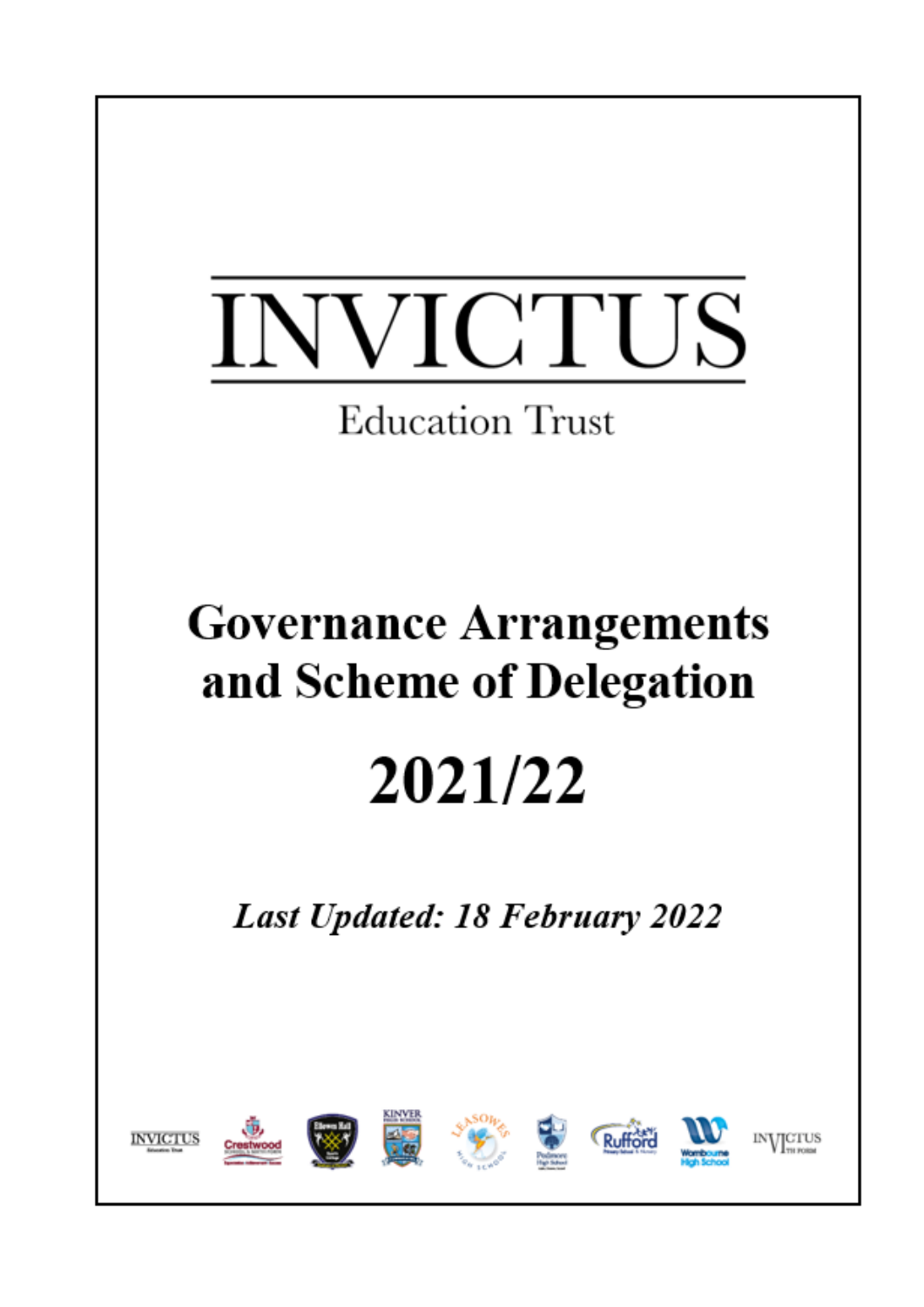# **Principles of this Scheme of Delegation**

Invictus Education Trust is a group of six secondary schools and one primary school with one shared vision, one Board and one Scheme of Delegation.

Invictus Education Trust's model of governance is to recognise:

- **The overall accountability of the Board for the performance of the Trust, supported by its committees**
- **The responsibility of Chief Executive Officer for the line management of Headteachers and Senior Leaders**
- **The responsibility of School Governing Board's is ensuring that the school is at all times delivering the Trust's vision and ethos. Holding the Headteacher to account for performance against its financial targets (set centrally in consultation with Headteachers) and supporting the School in becoming the school of choice in the local community.**

All governance flows from the Invictus Board of Trustees. The Trust is a company limited by guarantee and an exempt charity, whose principal regulator is the Secretary of State for Education. The Trust's governance must comply and operate within the framework of the following documents:

- Invictus Education Trust Master Funding Agreement & supplementary funding agreements
- Invictus Education Trust Articles of Association
- ESFA Academy Trust Handbook 2021
- DfE Governance Handbook and Competency Framework *October 2020*
- DfE Academy Trust Governance Structures and Role Descriptors *October 2020*

Invictus Education Trust will ensure that it is at all times compliant with all statutory obligations as prescribed by the Department for Education (DfE), Education and Skills Funding Agency (ESFA), and Charity and Company Law as well as other applicable laws and regulations.

As a single employer, Invictus Education Trust is committed to ensuring that it operates within UK employment legislation, recognising the relevant unions where appropriate.

Schools within the Invictus Education Trust work closely with the Trust's central team to make decisions in the best interest of the communities and students that they serve, in line with the Trust's vision.

Each school has its own identity but is clearly identifiable as an Invictus Education Trust school, and shares common values, aspirations and approaches.

The Invictus Board acknowledges the moral and statutory responsibility to safeguard and promote the welfare of all students and endeavours to provide a safe and welcoming environment where children are respected and valued. The Trust is alert to the signs of abuse and neglect and will follow the set procedures to ensure that children receive effective support, protection and justice.

Each school is committed to enabling children and students to become effective, aspirational learners with a broad and enriched understanding of, and commitment to, their communities and the wider world.

Each school is relentless in its pursuit of 'World Class' in terms of its academic performance, teaching, leadership, behaviour, enrichment and pastoral support, and committed to achieving common standards of excellence across the Trust.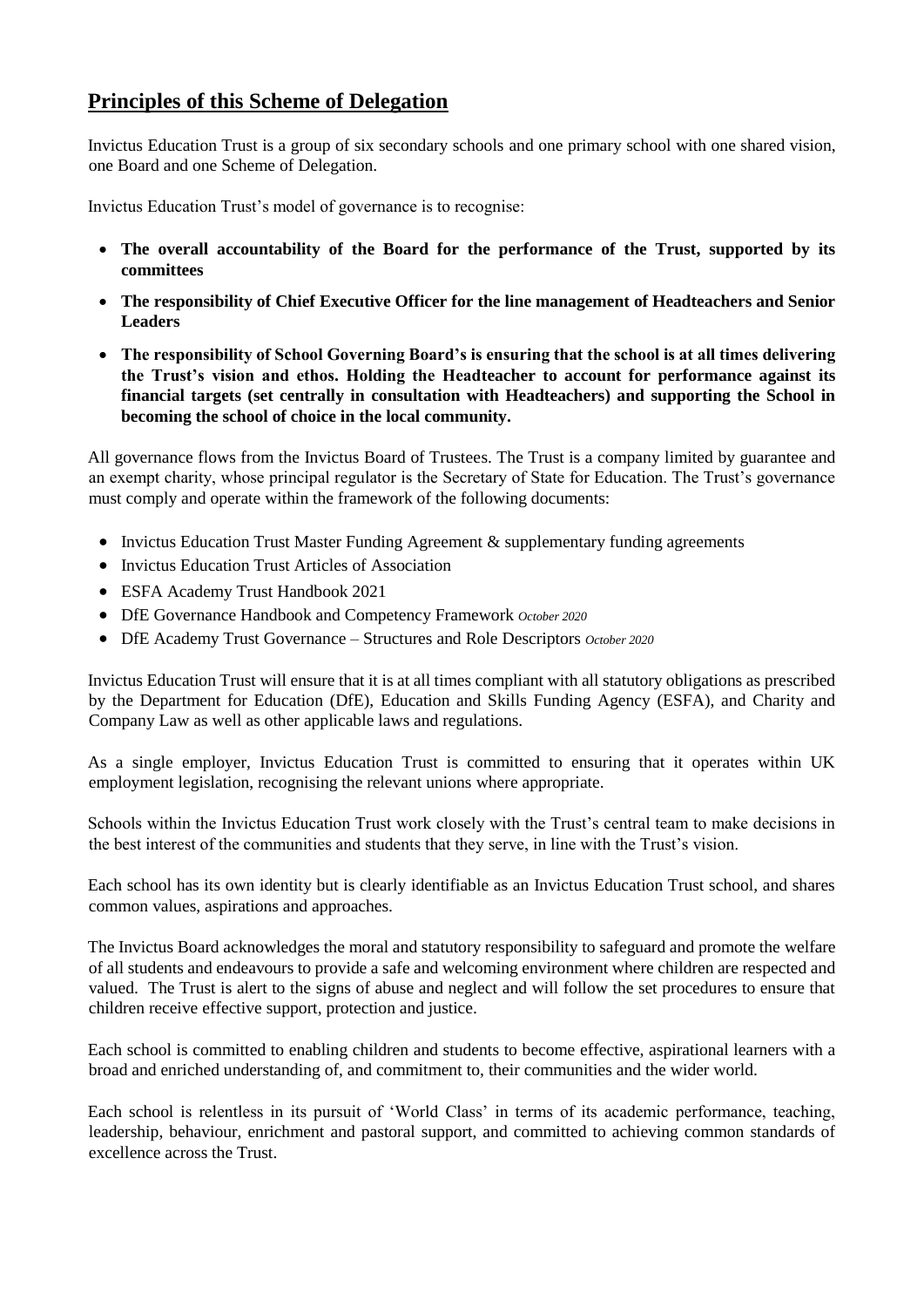# **Our Culture**

Invictus Education Trust was created in March 2015 by a group of like-minded schools: Crestwood, Ellowes Hall Sports College, Kinver High and Wombourne High School. Three schools have since joined us, Leasowes High School in Autumn 2016, Pedmore High School in September 2018 and Rufford Primary School In September 2021 further strengthening an already thriving trust.

# **Where we differ from other Multi Academy Trusts is our intention to collaborate, across our schools in every aspect.**

This means that our students, staff, parents and community all benefit from the culture we have created with our vision, mission and values, collectively known as our culture, the Invictus Culture.

### **Vision Statement**

We provide our communities with an excellent education, unique opportunities, and elite experiences. Our Students love attending school and our team are proud to represent their school and trust.

#### **Mission Statement**

Whatever their starting point, our students make positive progress, with a perfect mix of academic challenge, pastoral care, and enriching experiences.

### **Invictus Values**

| <b>Value One</b>   | Every day, in every way, our students come first<br>Our first and most important value                                                                             |
|--------------------|--------------------------------------------------------------------------------------------------------------------------------------------------------------------|
| <b>Value Two</b>   | Anything is possible<br>We focus on the challenge to identify it. Our energy is spent finding a solution                                                           |
| Value Three -      | <b>Accountability</b><br>If it is to be, it is to be me                                                                                                            |
| <b>Value Four</b>  | <b>Seek and Seize Opportunities</b><br>We aim to deliver 'WOW' through opportunities and experiences                                                               |
| <b>Value Five</b>  | Focus on relationships and all else will follow<br>Open, honest and empathic relationships with clear and simple communication are the<br>foundations of our Trust |
| <b>Value Six</b>   | Start with the end in mind<br>We identify our aspiration and put processes in place to exceed expectations. We<br>celebrate our progress throughout the journey.   |
| <b>Value Seven</b> | Think collaboratively<br>We always ask ourselves, can we include more students, more of our team or more of<br>our schools in everything we do                     |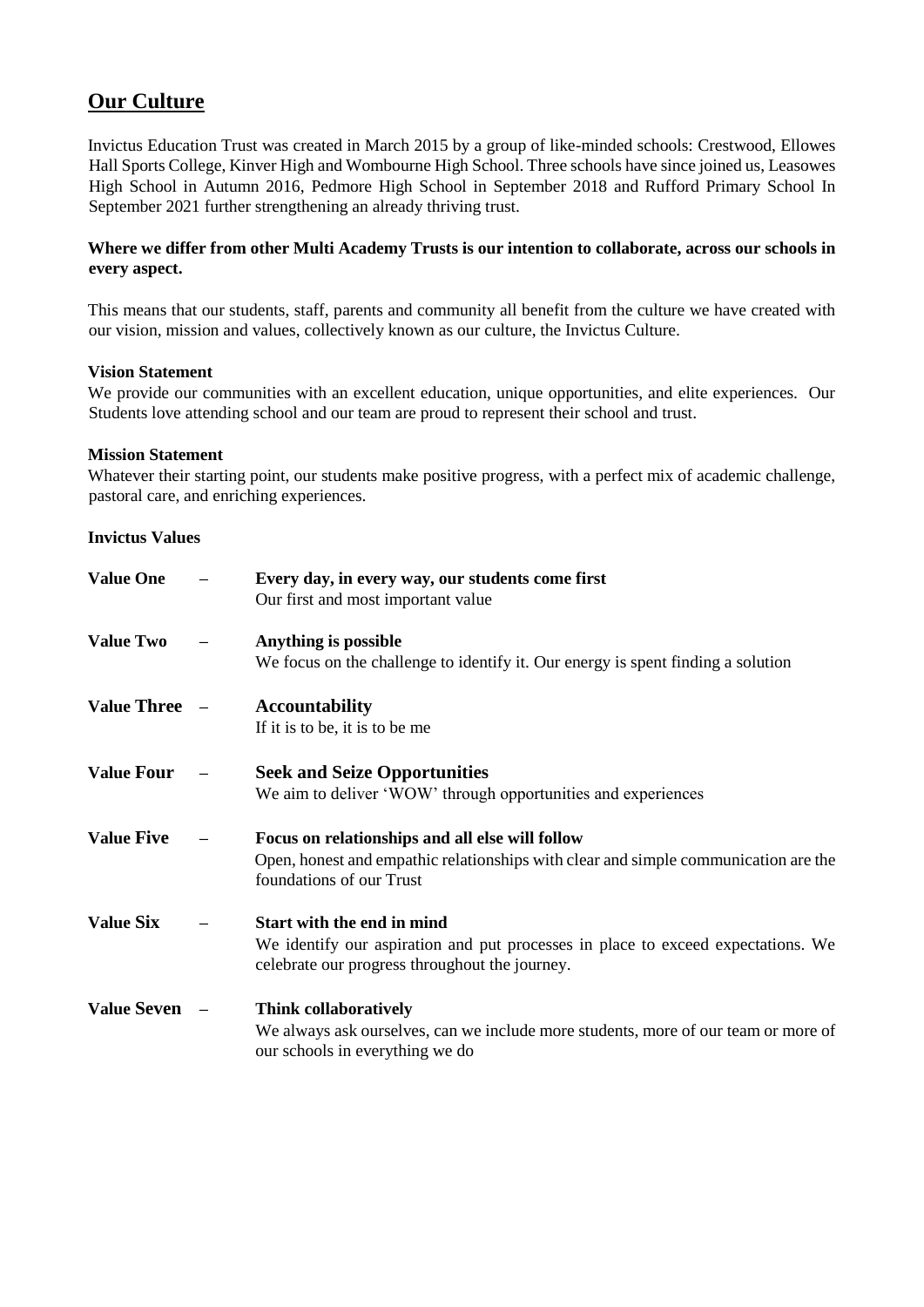# **Trust Governance**

Invictus Board provides a framework in which the Trust's Members, Trustees and Governors can fulfil their roles. Everyone in governance should be aware of and accept 'The 7 Principles of Public Life' as set out by Lord Nolan:

- **Selflessness** Holders of public office should act solely in terms of the public interest
- **Integrity** Holders of public office must avoid placing themselves under any obligation to people or organisations that might try inappropriately to influence them in their work. They should not act or take decisions in order to gain financial or material benefits for themselves, their families, or their friends. They must declare and resolve any interests and relationships.
- **Objectivity** Holders of public office must act and taken decisions impartially, fairly and on merit, using the best evidence and without discrimination or bias.
- **Accountability** Holders of public office are accountable to the public for their decisions and actions and must submit themselves to the scrutiny necessary to ensure this.
- **Openness** Holders of public office should act and take decisions in an open and transparent manner. Information should not be withheld from the public unless there are clear and lawful reasons for so doing.
- **Honesty** Holders of public office should be truthful
- **Leadership** Holders of public office should exhibit these principles in their behaviour. They should actively promote and robustly support the principles and be willing to challenge poor behaviour wherever it occurs.

### **Purpose of Governance**

The purpose of Governance is to provide confident and strong strategic leadership which leads to robust accountability, oversight and assurance for educational and financial performance.

The Trust Governance has three core functions:

- **1. Ensuring clarity of vision, ethos and strategic direction**
- **2. Holding executive leaders to account for the educational performance of the Trust and its students, and the effective and efficient performance management of staff, and**
- **3. Overseeing the financial performance of the Trust and making sure its money is well spent.**

#### **Effective Governance**

Boards must be ambitious for all children and infused with a passion for education and a commitment to continuous school improvement that enable the best possible outcomes.

Effective governance is based on six key features:

- **Strategic Leadership** that sets and champions vision, ethos and strategy
- **Accountability** that drives up educational standards and financial performance
- **People** with the right skills, experience, qualities and capacity
- **Structures** that reinforce clearly defined roles and responsibilities
- **Compliance** with statutory and contractual requirements
- **Evaluation** to monitor and improve the quality and impact of governance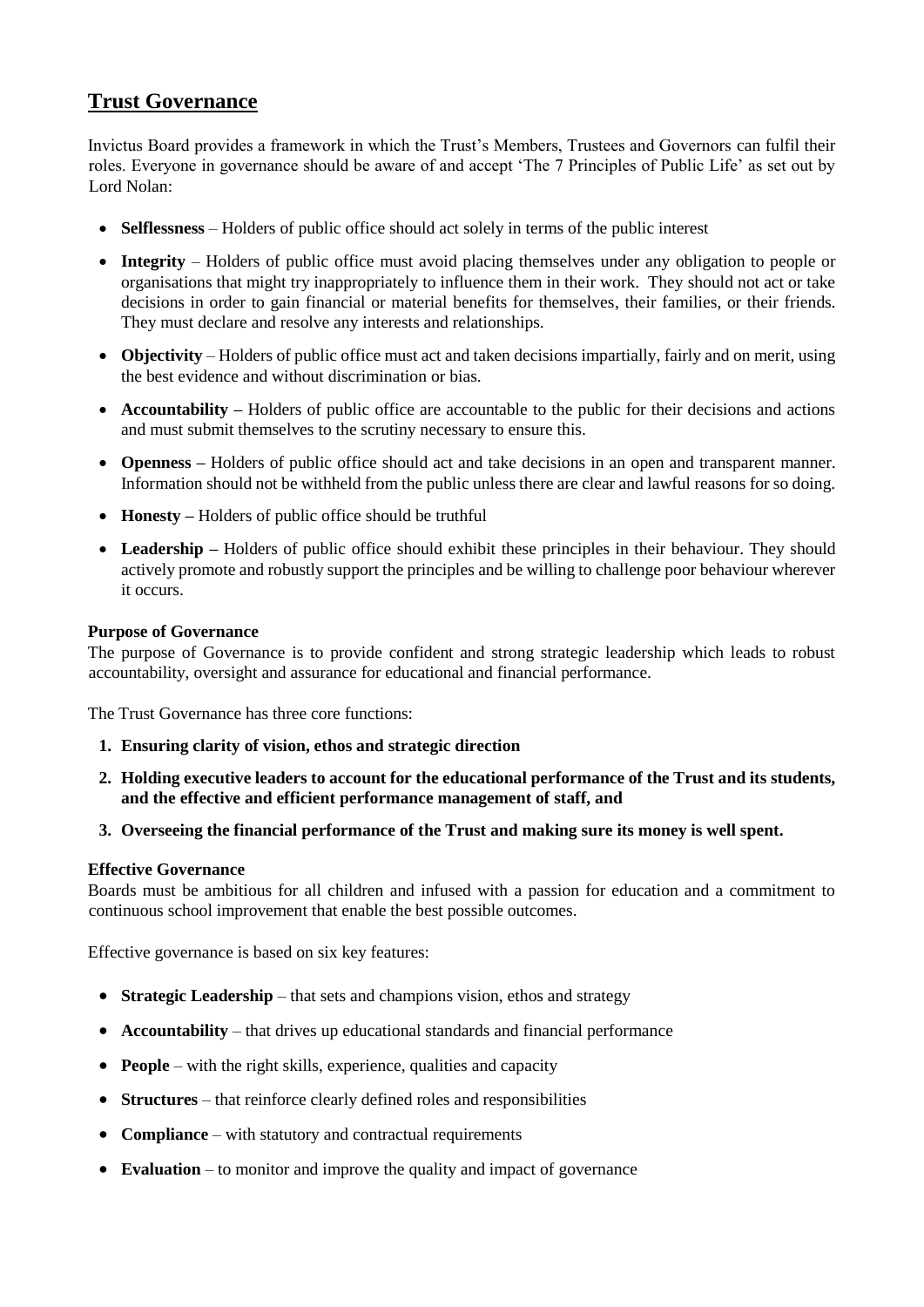### **Strategic Leadership**

That sets and champions vision, ethos and strategy through:

- A clear and explicit vision for the future set by the Board of Trustees, in collaboration with Executive Leaders, which has student progress and achievement at its heart and is communicated to the whole Trust.
- Strong and clear values and ethos which are defined, embedded and adhered to across the Trust
- Strategic planning that defines medium to long-term goals, and development and improvement priorities which are understood by all
- Processes by which to monitor and review progress against agreed strategic goals
- Mechanisms to enable the Board to listen, understand and respond to the voices of staff, students, parents and the local communities
- Determination to initiate and lead strategic change
- Procedures for the Board to set and manage risk, ensuring that risks are aligned with strategic priorities and improvement plans and that appropriate intervention strategies are in place.
- An informed decision on whether to expand the Trust, which is underpinned by robust due diligence.
- An awareness of the need to review the effectiveness of governance structures and processes, if the size/complexity of the Trust changes

#### **Accountability**

That drives up educational standards and financial health through:

- Rigorous analysis of student progress, attainment and financial information with comparison against local and national benchmarks
- Clear processes for overseeing and monitoring school improvement and financial health, providing constructive challenge to school leaders
- A transparent system for performance management of executive leaders linked to defined strategic priorities
- Effective oversight of the performance of all other employees and the framework for their pay and conditions of service
- A regular cycle of meetings and appropriate processes to support business and financial planning
- Effective controls for managing within available resources and ensuring regularity, propriety and value for money

#### **People**

With the right skills, experience, qualities and capacity who:

- Understand the purpose of governance and the role of the non-executive leadership and have all the necessary skills to deliver it well
- Can perform as an effective Chair and Vice-Chair with the ability to provide visionary strategic leadership
- Provide sufficient diversity of perspectives to enable robust decision making
- Are recruited through robust and transparent processes against a clear role specification
- Use active succession planning to ensure the Board and the Trust continues to have the people and leadership it needs to remain effective
- Can employ a professional clerk to provide expert advice and guidance and to ensure the efficient and compliant operation of the Board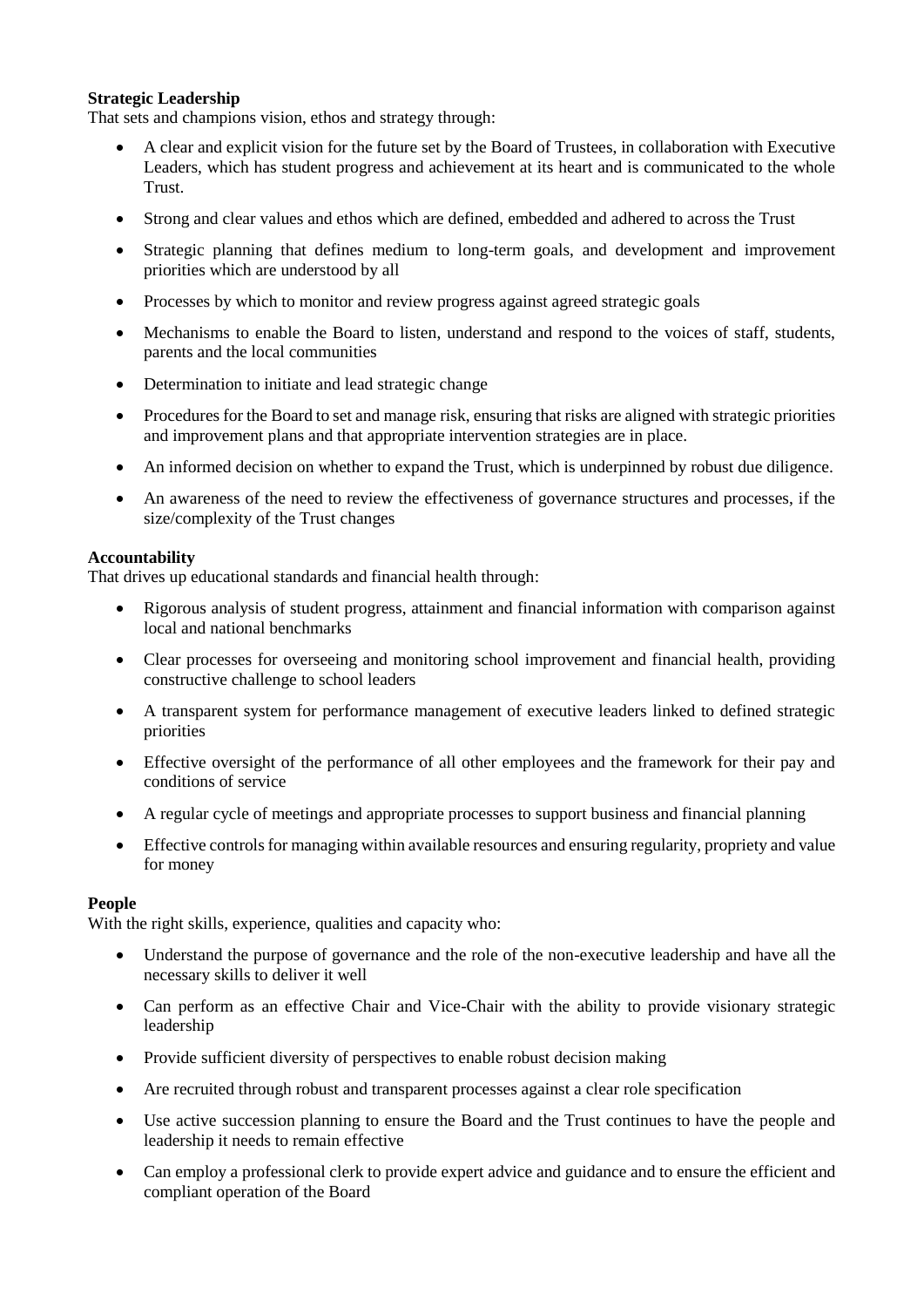# **Structures**

That reinforce clearly defined roles and responsibilities through:

- Appropriate Board and Committee structures that ensure sufficient and robust oversight of key priorities
- Clear separation between strategic non-executive oversight and operational executive leadership, which is supported by positive relationships that encourage a professional culture and ethos across the Trust
- Processes for ensuring appropriate communication between all levels of governance and to students, parents, staff and communities
- Significant separation between Members and Trustees to enable members to exercise their powers effectively
- Published details of governance arrangements including the structure and remit of the Board and any committees.
- Complementary and non-duplicative roles for the Board, any committees or School Governing Boards.

# **Compliance**

With statutory and contractual requirements, through:

- Awareness of, and adherence to, employment legislation and where applicable to charity and company law and all other legal duties.
- Plans to ensure that key duties are undertaken effectively across the Trust such as safeguarding, inclusion, special educational needs, disability (SEND) and monitoring and oversight of the impact of pupil premium and other targeted funding.
- Adherence to the requirements of the ESFA Academies Financial Handbook (AFH) and the Trust's funding agreement and Articles of Association.
- Understanding of, and adherence to, responsibilities under the Equalities Act, promoting equality and diversity throughout the Trust, including in relation to its own operation.

#### **Evaluation**

To monitor and improve the quality and impact of governance through:

- Regular skills audits, aligned to the Trust's strategic plan, to identify skills and knowledge gaps, which inform recruitment and training needs, including appropriate induction for those new to governance.
- Processes for regular self-evaluation and review of individual's contribution to the Board as well as the Boards overall operation and effectiveness
- Commissioning external reviews of Board effectiveness, particularly at key growth or transition points.
- Documentation which accurately captures evidence of the Boards discussions and decisions as well as evaluation of its impact and which complies with legal requirements for documentation retention.

Every School is ultimately governed by the Board of Trustees. The Trust has established a clear organisational structure with identified lines of accountability and reporting for all its operations. This includes defining the responsibilities of the Trust Board and those responsibilities delegated to its committees and officers within the Trust.

The Board of Trustees sets out clearly what they expect of individuals, particularly when they first join the Trust Governance Team. A code of conduct is maintained and communicated to all prospective appointees to the Board of Trustees and School Governing Boards, to set clear expectations of their role and behaviour.

The Board of Trustees may withdraw all/or part of any delegated authority to a committee or individual or group at any time.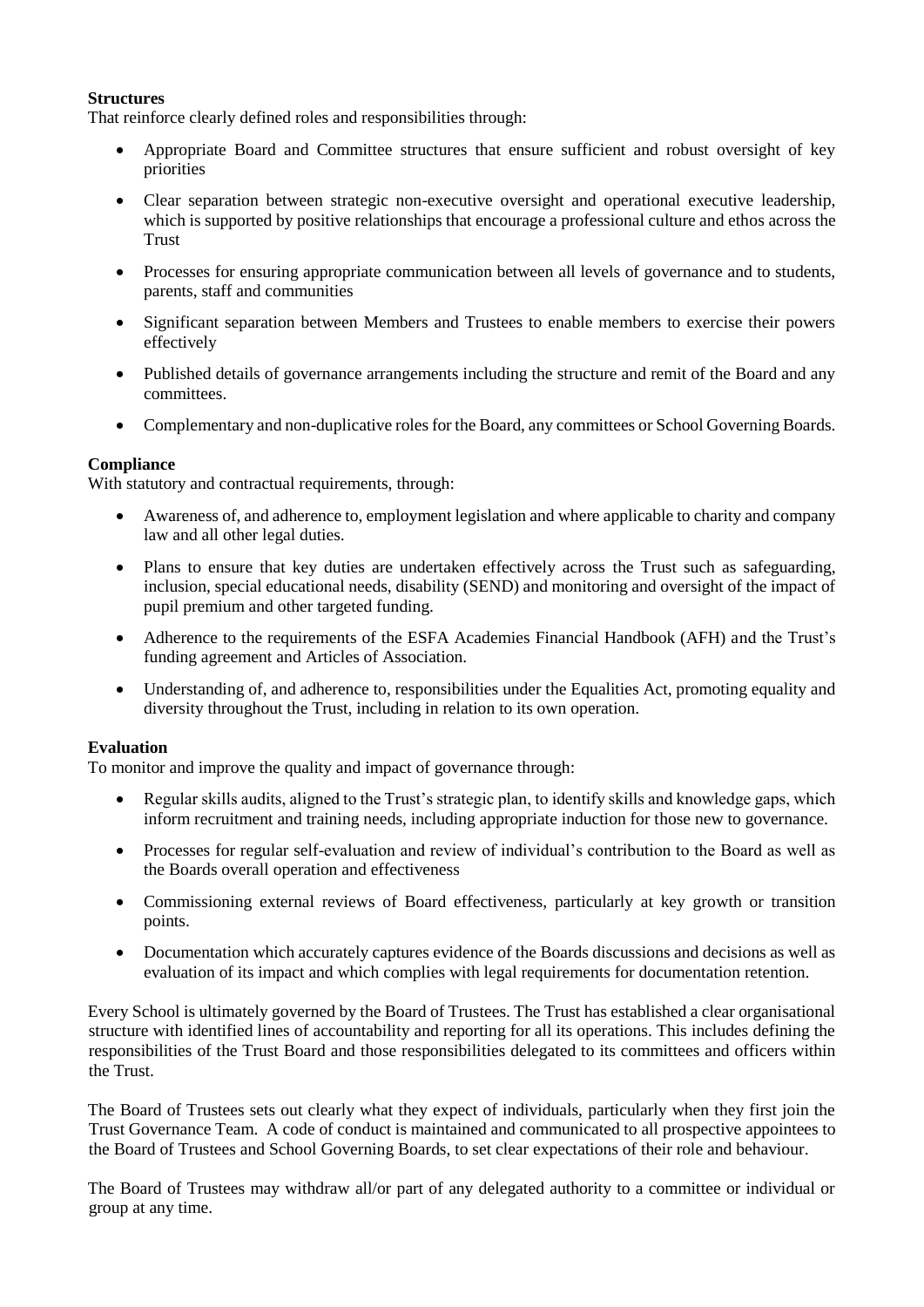# 5. Invictus Education Trust Management structure

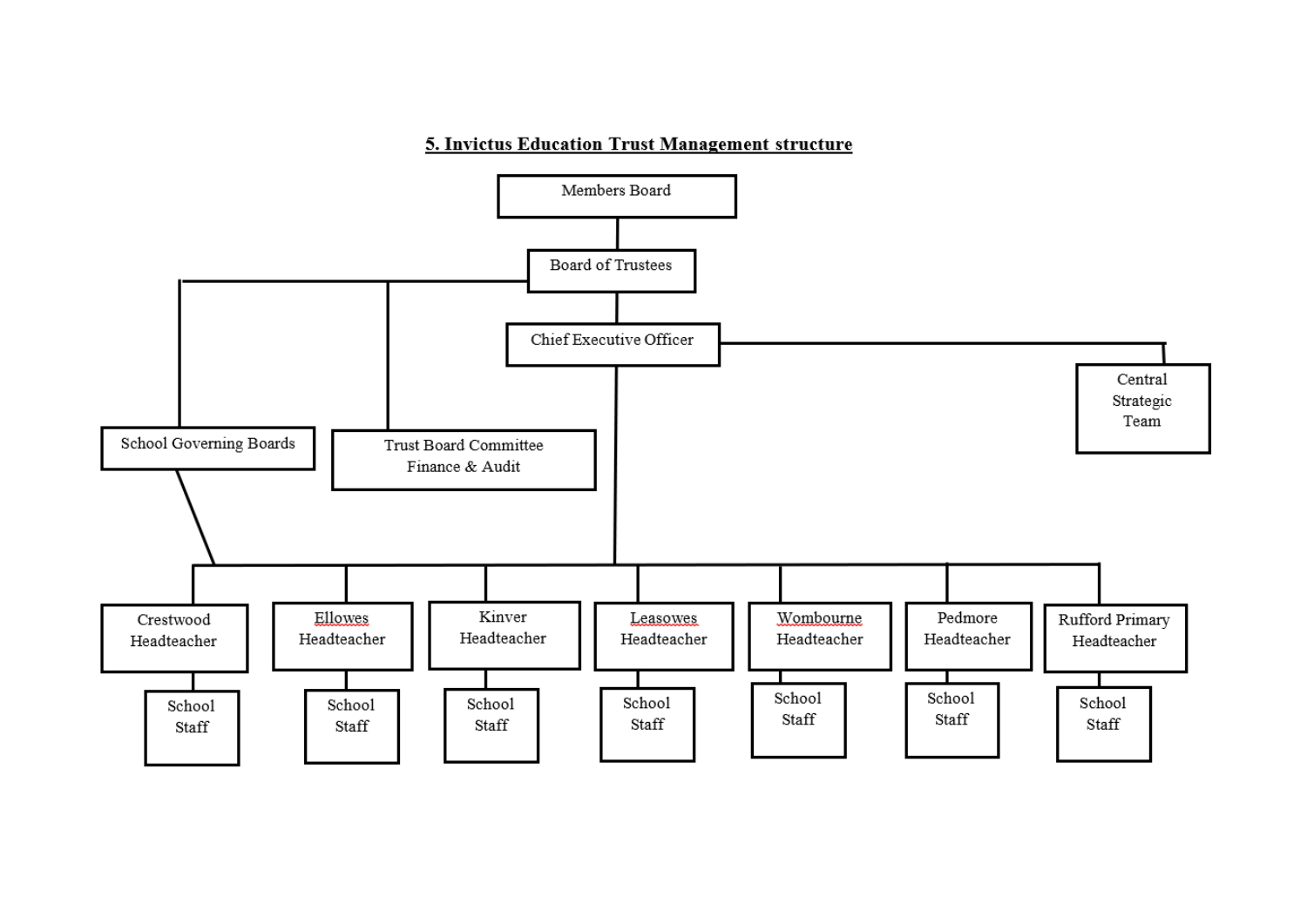# **Members**

Every trust has members who have a similar role to shareholders of a company limited by shares. They:

- are the subscribers to the memorandum of association (where they are founding members)
- may amend the articles of association subject to any restrictions created by the funding agreement or charity law
- may, by special resolution, appoint new members or remove existing members
- have powers to appoint trustees as set out in the trust's articles of association and powers under the Companies Act 2006 to remove trustees
- may, by special resolution, issue direction to the trustees to take a specific action
- appoint the trust's external auditors and receive (but do not sign) the audited annual report and accounts (subject to the Companies Act)
- have power to change the company's name and, ultimately, wind it up.

The academy trust must have at least three members, although the Department's strong preference is that trusts should have at least five members. Having more members:

- provides for a more diverse range of perspectives
- ensures members can take decisions via special resolution without requiring unanimity.

| Register of Members (as at 08/11/2021) |                         |                         |  |  |  |  |  |  |  |  |
|----------------------------------------|-------------------------|-------------------------|--|--|--|--|--|--|--|--|
| <b>Name</b>                            | Category                | <b>Appointment Date</b> |  |  |  |  |  |  |  |  |
| Mr A Griffiths                         | <b>Appointed Member</b> | 01/09/2019              |  |  |  |  |  |  |  |  |
| Mrs D Cochrane                         | Appointed Member        | 01/09/2019              |  |  |  |  |  |  |  |  |
| Col. K Knutton                         | <b>Appointed Member</b> | 01/09/2019              |  |  |  |  |  |  |  |  |
| Mr J Harris                            | <b>Appointed Member</b> | 01/09/2021              |  |  |  |  |  |  |  |  |
| Mr B Dimmock                           | Ex-Officio Member       | 27/09/2021              |  |  |  |  |  |  |  |  |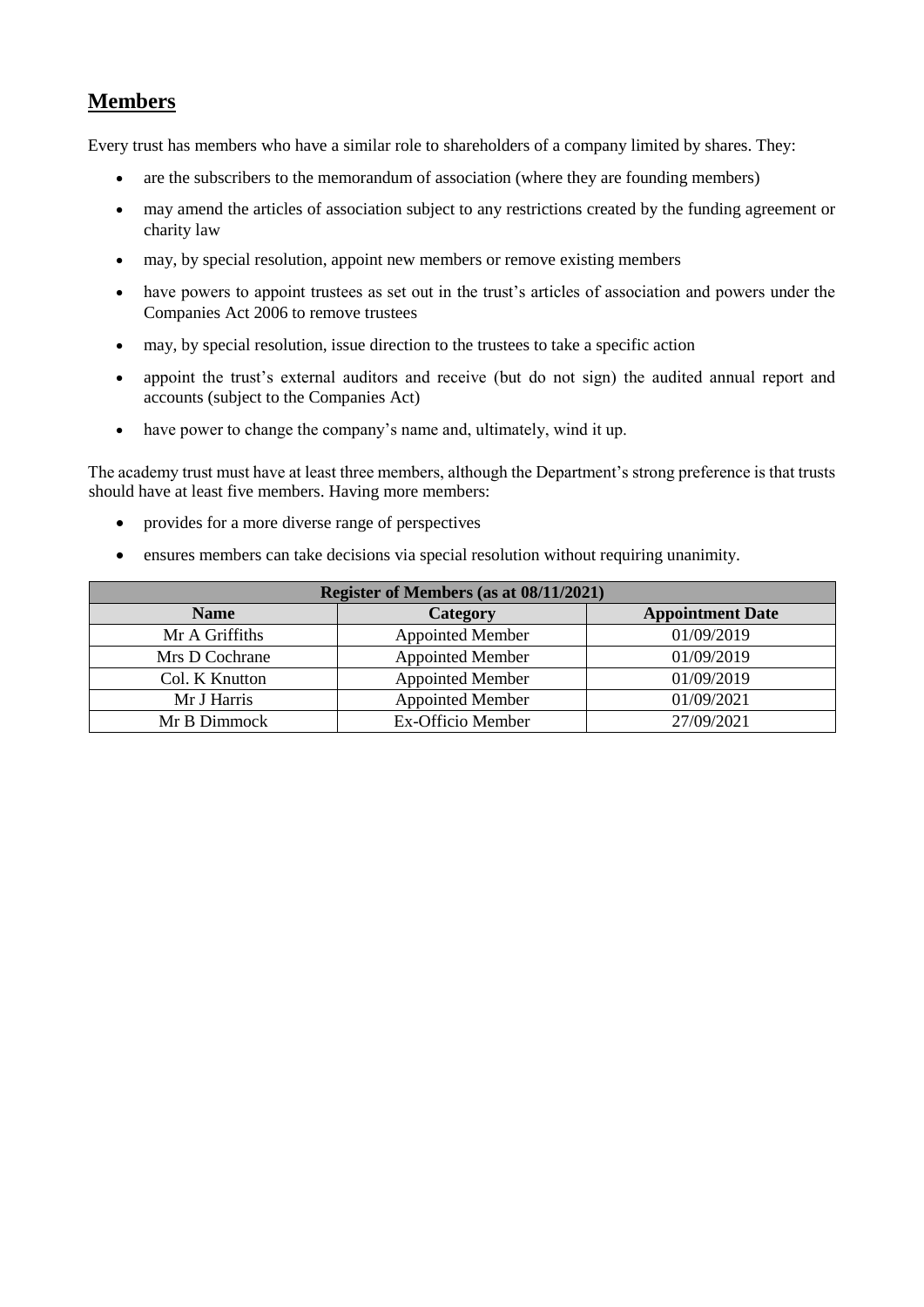# **Board of Trustees**

The Invictus Education Trust Board oversees the management and administration of the Trust and the schools run by the Trust.

|                 |                          | Register of Trustees (as at 08/11/2021) |                          |  |  |  |  |  |  |  |  |  |
|-----------------|--------------------------|-----------------------------------------|--------------------------|--|--|--|--|--|--|--|--|--|
| <b>Name</b>     | Category                 | <b>Appointment Date</b>                 | <b>Current Term Ends</b> |  |  |  |  |  |  |  |  |  |
| Mr R Dimmock    | <b>Academy Trustee</b>   | 24/01/2017                              | 23/01/2025               |  |  |  |  |  |  |  |  |  |
| Mrs T Pearce    | Member appointed Trustee | 04/11/2020                              | 03/11/2024               |  |  |  |  |  |  |  |  |  |
| Mr R Westwood   | Member appointed Trustee | 28/10/2014                              | 27/10/2022               |  |  |  |  |  |  |  |  |  |
| Mr W Caldwell   | Member appointed Trustee | 28/10/2014                              | 27/10/2022               |  |  |  |  |  |  |  |  |  |
| Mr T Bowles     | Ex-Officio (CEO)         | 01/09/2018                              | N/A                      |  |  |  |  |  |  |  |  |  |
| Mr R Evans      | <b>Academy Trustee</b>   | 01/09/2018                              | 31/08/2022               |  |  |  |  |  |  |  |  |  |
| Ms G Draycott   | Member appointed Trustee | 04/11/2020                              | 03/11/2024               |  |  |  |  |  |  |  |  |  |
| Mrs A Adams     | Member appointed Trustee | 18/02/2022                              | 17/02/2026               |  |  |  |  |  |  |  |  |  |
| Mrs E Armstrong | Member appointed Trustee | 18/02/2022                              | 17/02/2026               |  |  |  |  |  |  |  |  |  |

Appointments are made following a skills audit and recruitment process to ensure that the Board of Trustees continues to have the breadth and depth of experience and expertise to expertly fulfil all the functions of governance and for the Board to develop financially, strategically, and educationally.

The Board of Trustees will deliver the following core functions namely:

- Ensuring clarity of vision, ethos and strategic direction.
- Holding the Chief Executive Officer to account for the educational performance of the schools, their students, and the appraisal of its staff.
- Overseeing the financial performance of the Trust and the schools within, ensuring financial probity.
- Ensuring that functions relating to the conduct of the Trust and schools are exercised with a view to safeguarding and promoting the welfare of children.
- Appointing non-Trust Board members to its sub-committees based on skills need.

Ultimately, the Board of Trustees holds each school to account for its performance through the Chief Executive Officer.

Trustees collectively have a broad range of backgrounds, professions and expertise. Continued professional development opportunities are necessary to ensure that the Trustees' knowledge and expertise is kept up to date, in order for them to be equipped to fulfil their role.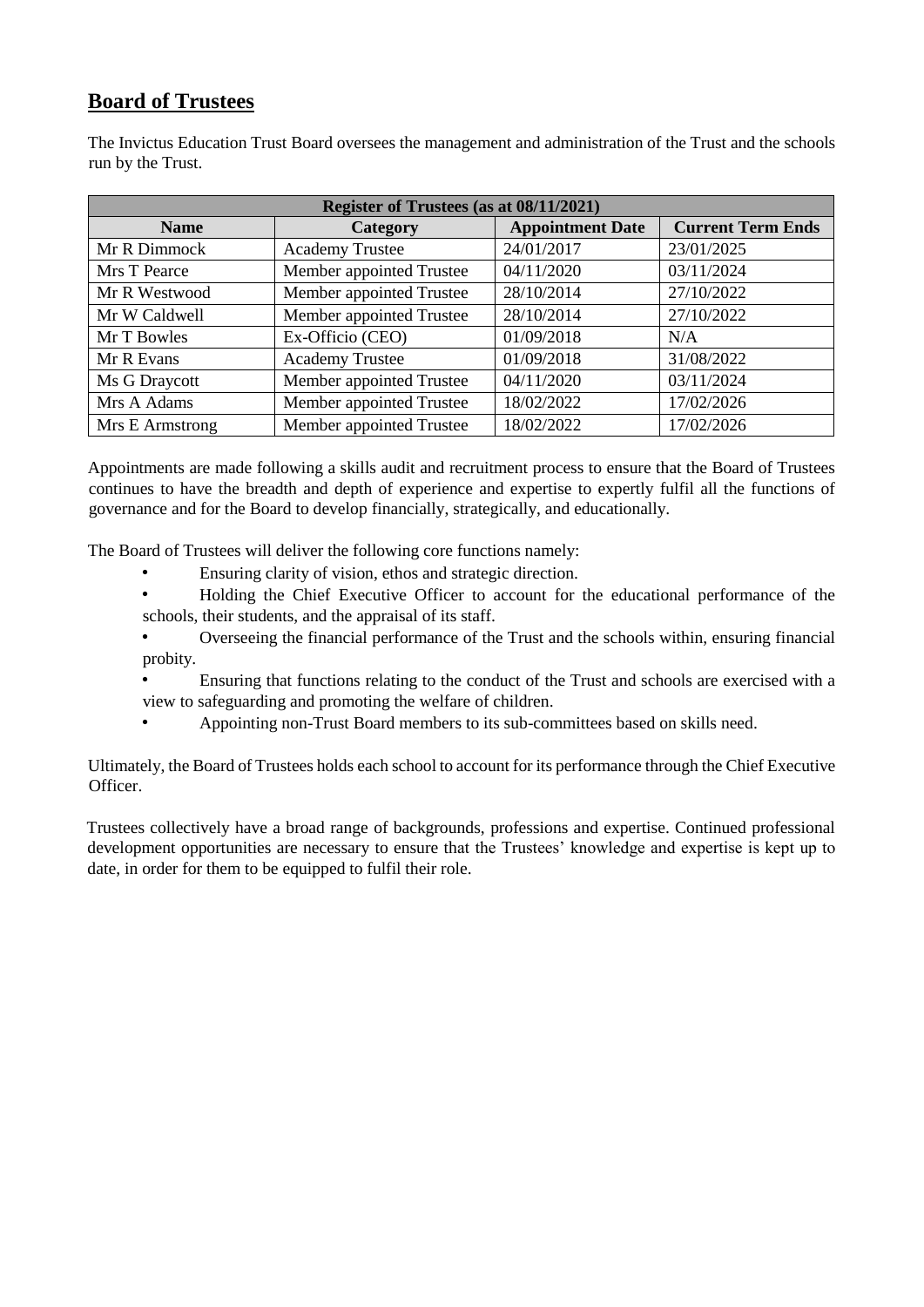# **Chair of Trustees**

The Chair is responsible for ensuring the effective functioning of the Board of Trustees and has a vital role in setting the highest of expectations for professional standards of governance. It is the Chair's role to give the board clear leadership and direction, keeping it focused on its core functions.

The Chair should encourage the Board of Trustees to work together as an effective team, building its skills, knowledge and experience. The Chair needs to ensure that everyone is actively contributing relevant skills and experience, participating constructively in meetings, and being actively involved in the work of any committees. It is the Chair's role to make sure everyone understands what is expected of them and receives appropriate induction, training and development. It is for the Chair to have honest conversations, as necessary, if anyone appears not to be committed or is ineffective in their role.

The Chair must not exercise as an individual any of the functions of the Board of Trustees except where this has been sanctioned by the Board of Trustees or is explicitly covered by the Scheme of Delegation.

# **Specific Elements of the Role of Chair**

Ensure effective and efficient conduct of the Trustees' business in particular:

- Agree with the Chief Executive Officer and Clerk the agenda for all of the Board's meetings.
- Invite members of staff and professional advisors to Board meetings to comment and advise on Board of Trustees business as appropriate.
- Guide each meeting through the items on the agenda.
- Give immediate rulings on complaints and queries relating to the procedure and conduct of the meeting (the Chair's decision being final).
- Ensure that all Trustees are given the opportunity to express their views before any decisions are taken and to ensure that only those who are entitled to speak (e.g. those without a conflict of interest) are invited to do so.
- Determine at Board of Trustees meetings whether any late items will be accepted onto the agenda.

Establish a constructive relationship between the Board of Trustees, its committees, the Chief Executive Officer, and in particular:

- Liaise with the Chief Executive Officer to keep an overview of the organisation's affairs and to provide support as appropriate.
- Attend meetings with the Chief Executive Officer on a sufficiently regular basis.
- Review and appraise the performance of and deal with disciplinary and any other personal matters concerning the Chief Executive Officer.
- Ensure when a vacancy arises that the Chief Executive Officer is replaced in a timely and orderly fashion.
- Represent the Invictus Education Trust at public occasions and make comments on behalf of the Trust to the press and other media as appropriate.
- Ensure that the Vice-Chair of the Trust is sufficiently engaged in the functions undertaken by the Chair of the Trust to enable the Vice-Chair to discharge the duties of the Chair of Trustees, if the Chair is absent or unavailable for a period of time.

#### **The current Chair of Trustees is Mr R Dimmock, appointed in accordance with the Articles of Association on 27/09/2021, until the first meeting of the 2022/23 academic year.**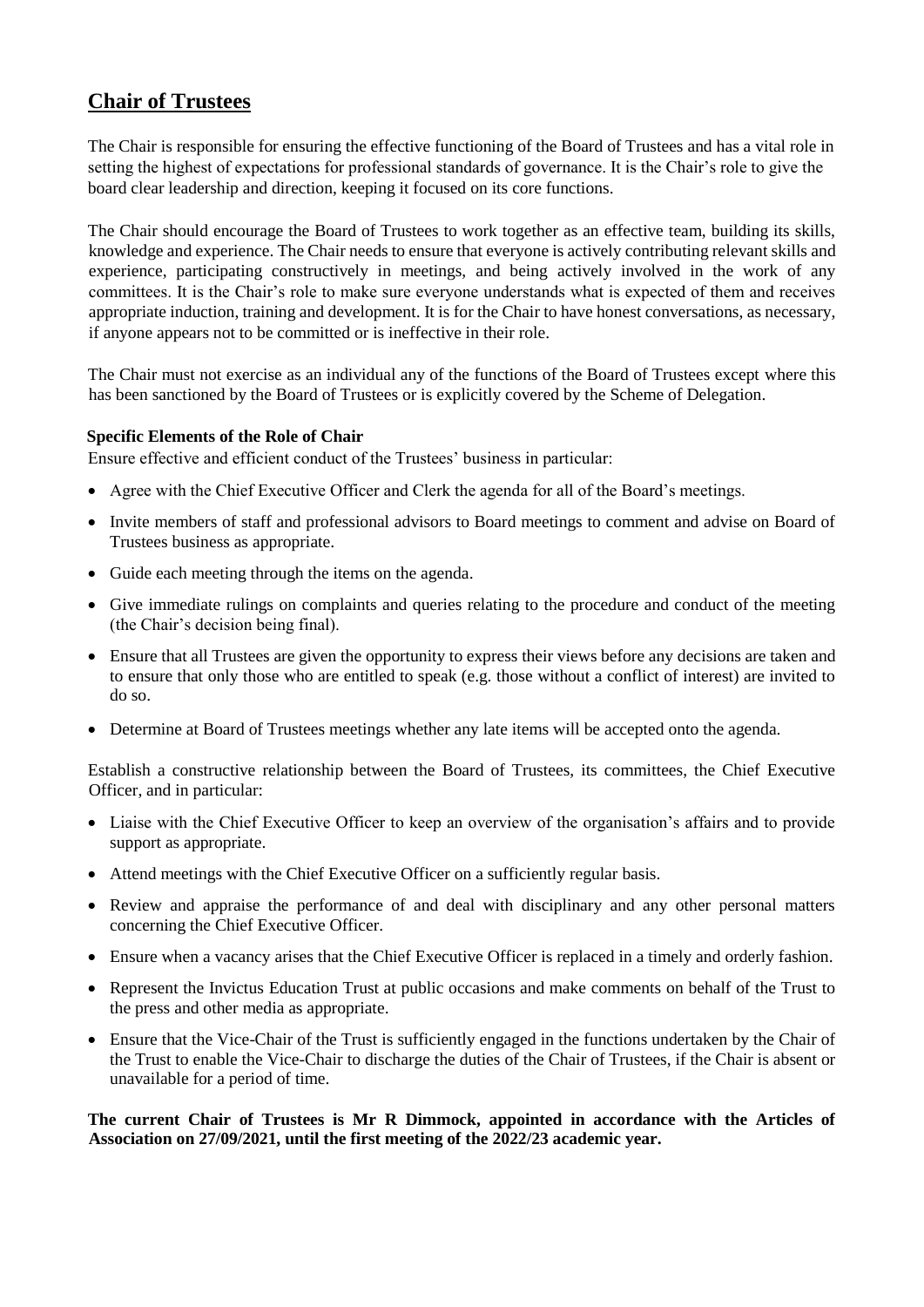# **Vice Chair of Trustees**

# **Specific Elements of the Role of Vice Chair**

- Support the Chair in delivering the above responsibilities.
- Deliver on specific tasks as delegated by the Board of Trustees from time to time.
- Approve transactions reserved for the Vice Chair of the Trust Board on the Scheme of Delegation.
- Act as Chair and to subsume the responsibilities of the Chair of Trustees, if the Chair is absent or unavailable for a period of time, up to either the return of the Chair or the election of a new Chair by the Board of Trustees

**The current Vice Chair of Trustees is Mrs T Pearce, appointed in accordance with the Articles of Association on 27/09/2021, until the first meeting of the 2022/23 academic year.**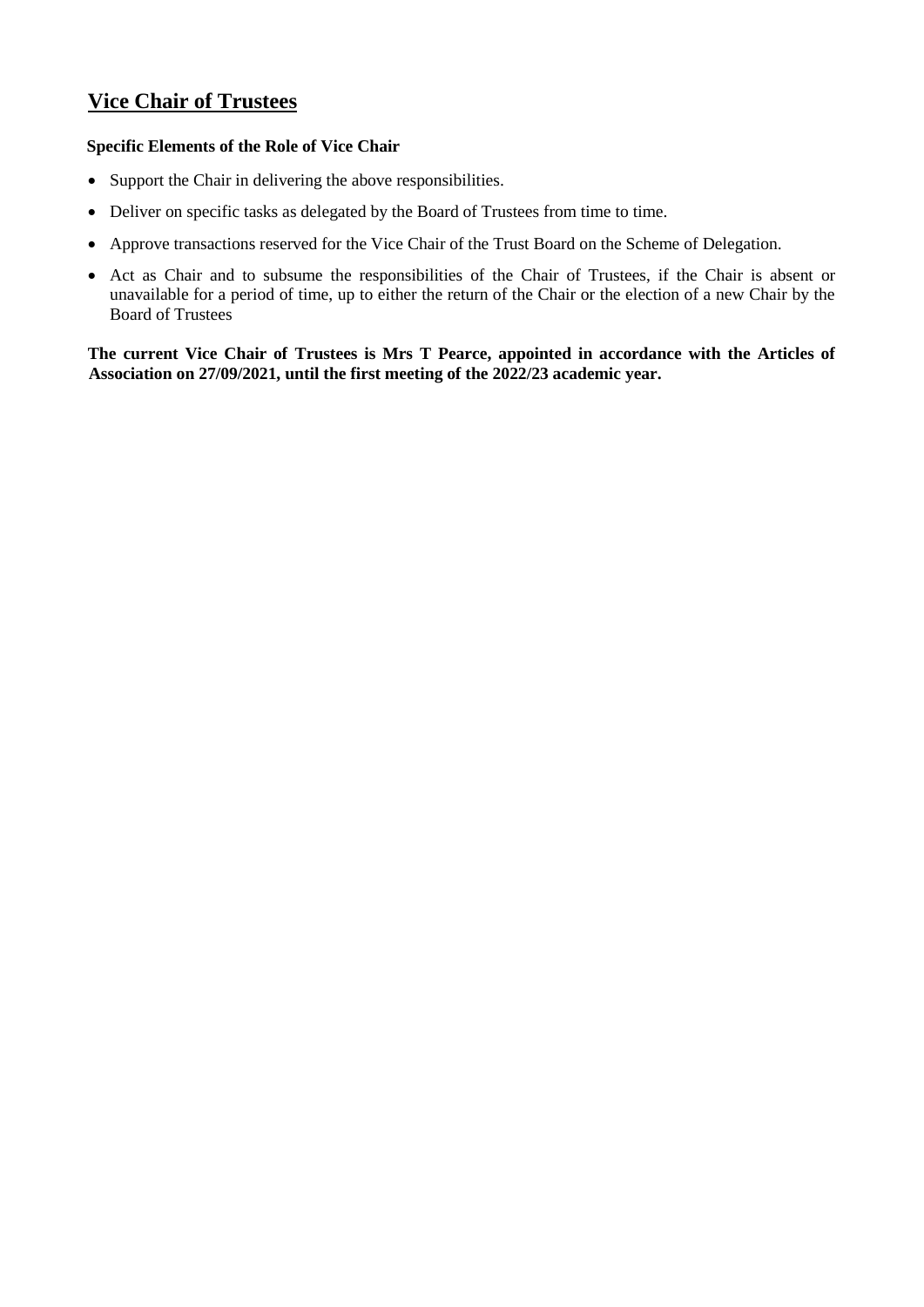# **Terms of Reference – Board of Trustees**

# **Purpose**

Ensure the Trust's compliance with Charity and Company Law, its Memorandum and Articles of Association, all other applicable legislation, and DfE and ESFA requirements relating to the Trust and its Academies.

Ensure proper and regular use of public funds and compliance with the Funding Agreement and ESFA Academies Financial Handbook.

Ensure the Trust is solvent, well run and meets the needs of Students and Staff in its schools and users of any additional service provision.

Ensure the Trust acts in accordance with its constitution and powers, promotes the success of the Trust, and exercises sound judgement and diligence in all its affairs.

Ensure all Trustees are skilled in understanding, interpreting and comparing school performance data, and at least one has an in-depth knowledge and understanding, and are kept fully apprised of the performance of each school at all times. Ensure all Trustees have the skills, knowledge and information to assess the Trust's financial performance, and at least one has an in-depth knowledge and understanding. Ensure an effective training programme is in place for Trustees and School Governors to develop their skills.

Ensure the Chief Executive Officer (CEO) and all senior staff have skills, knowledge and experience to run the Trust and its individual schools and to effectively manage it financial, human resources and physical resources and assets.

### **Terms of Reference**

- Decide and approve the Trust's mission, vision, strategy and long-term business plan
- Set key performance indicators and targets for the Trust and its schools, monitor the Trust's performance against approved plans and key performance indicators and targets
- Decide the Trust's approach to, and approval of Trust wide policies and procedures for the operations and performance of all schools within the Trust and ensure compliance
- Decide constitutional matters, including procedures where the Board of Trustees has discretion
- Decide which functions of the Board of Trustees will be delegated to committees, including School Governing Boards, the Chief Executive Officer (CEO), Headteachers and other groups/individuals
- Establish, sub-committees of the Board including the School Governing Boards and determine their terms of reference.

# **Establish arrangements and procedures for:**

- The recruitment and appointment of the CEO
- The appointment of Trustees to Board Sub-Committees
- The appointment of Clerk to the Board
- Initial set up of School Governance appointment of Chair of School Governing Board
- The identification of a Trustee to take leadership responsibility for Financial Management
- The maintenance and publishing of a Business/Pecuniary Register of Members, Trustees, Governors, and Senior Leaders/Finance Staff of their business and other interests and putting in place measures for avoiding conflicts of interest.
- The notification to the DfE of any changes to Members, Trustees and Governors
- Reviewing annually the effectiveness of the Trust's governance structure and arrangements
- Receiving reports from any sub-committee including the School Governing Boards or individual groups to whom a decision/project has been delegated and to consider whether any further action by the Board of Trustees is necessary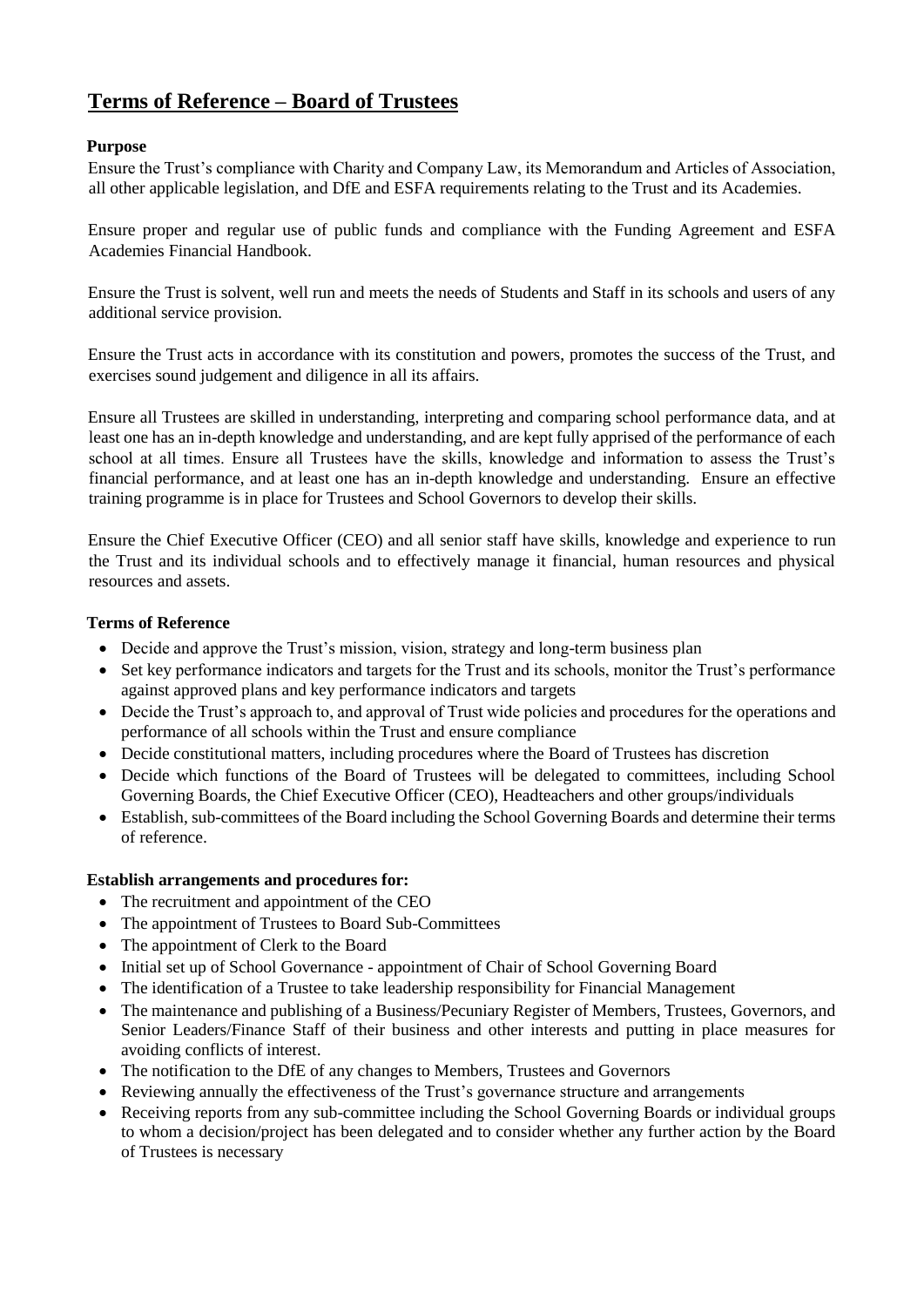### **Education & Achievement**

Establish the Trust's overall approach to and arrangements and procedures for:

- Monitoring and evaluating school performance and improvement including Sixth Form
- Providing support and challenge, holding the Chief Executive Officer and Headteachers to account
- Act to secure improvement/pace of improvement in schools including obtaining external school improvement partners to provide support and/or an independent review and evaluation of the performance of the Chief Executive Officer and Headteachers
- Monitoring and evaluating the performance and standards of the Trust's schools to include:
	- o Data requirements to inform School Governing Board and the Board of Trustees
	- o Setting KPI's and challenging targets for each school in the Trust
	- o Trust wide leadership and management arrangements

Establish the Trust's overall approach to and approve policies and procedures for:

- Marketing and communications
- Publication of information about the Trust and its schools on the Trust's and school's websites
- Trust wide student/education/curriculum policies and procedures as needed
- Managing Complaints
- Admission Policy and oversubscription criteria for each school
- Securing independent admission appeals and independent review panels for exclusions

# **Financial Planning and Controls**

- Ensure the Trust develops effective and efficient systems and procedures for financial planning, internal controls, identifying and managing risk, monitoring and management propriety, audit and for observance and compliance with all financial regulations, ESFA guidance and the Academies
- Financial Handbook. Receive a report, annually, on the Trust's accountability framework from the Chief Executive Officer in response to the ESFA's annual letter to the Accounting Officer
- Set up the Trust's Banking arrangements Appoint the Trust's Banker
- Approve the Financial Scheme of Delegation and Financial authorities for the Chief Executive Officer and Headteachers
- Approve the 3-year Financial Plan. Approve an annual budget for each school and HO based on recommendations from the Finance and Audit Committee
- Approve the Trust's annual audited accounts and ensure their submission to the Members, ESFA and
- publication on the Trust's website
- Establish the Trust's overall approach to and approve financial policies and procedures for the procurement of goods, works, services and lettings for the Trust as a whole and for the individual schools within the Trust.
- Develop Trust wide financial policies/procedures as needed
- Approve all capital spend
- Ensure the Trust maintains an up to date list of contracts and assets and an inventory of all furniture, equipment, machinery, vehicles and plant throughout the Trust and its schools
- Receive reports and recommendations from the Finance and Audit Committee

# **Human Resources**

Ensure the Trust complies with all legislation and develops and implements sound policies and procedures relating to the recruitment and employment of staff.

Establish arrangements and a scheme of delegation for all matters relating to the recruitment and employment of staff, to include the development of policies, procedures and plans:

- Develop trust wide HR/Staff Policies/procedures as needed
- To recruit (in compliance with safeguarding requirements), remunerate, retain, performance manage, and develop all staff
- To establish a central record of recruitment and vetting checks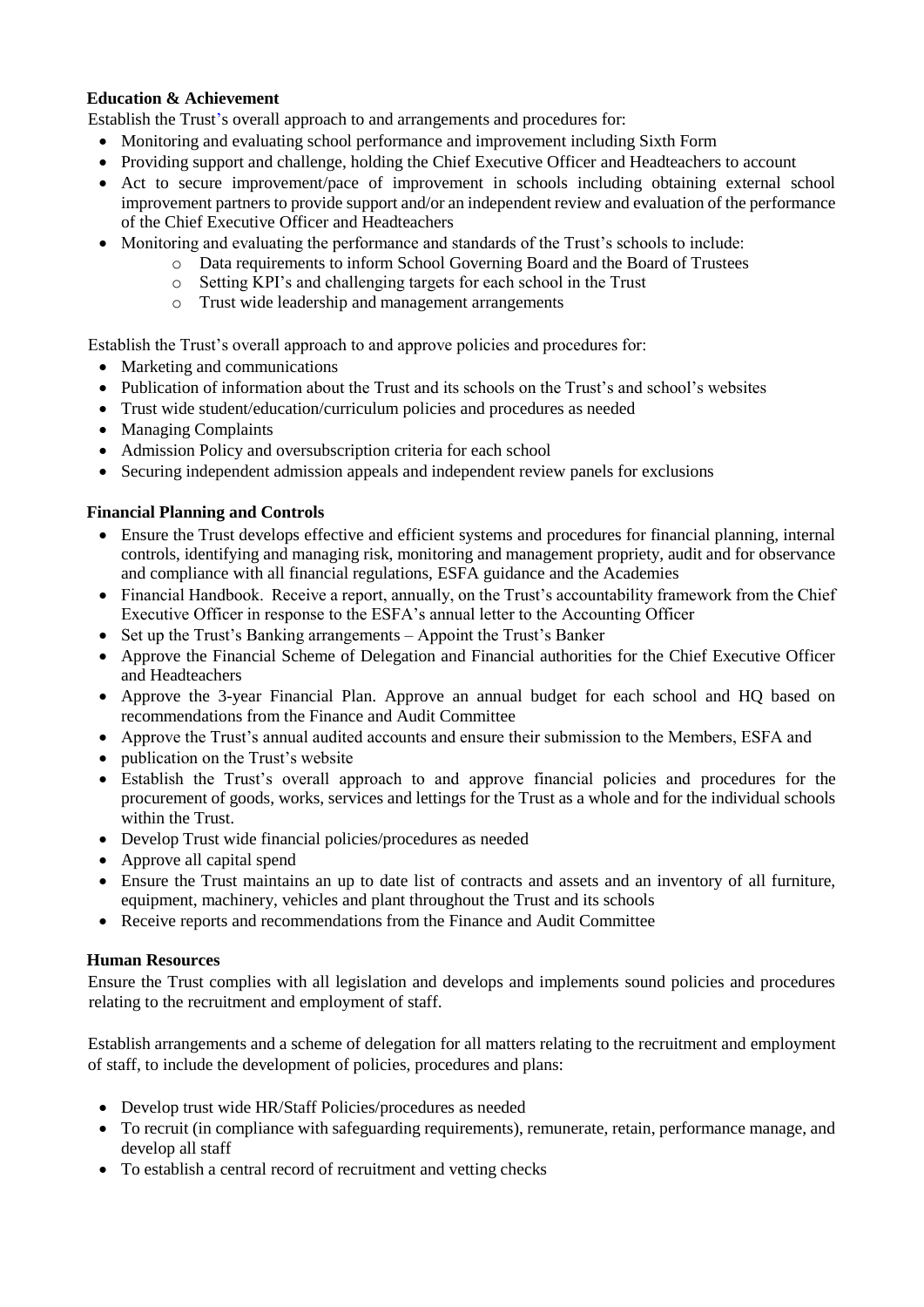- To establish trust wide salary, pensions, and severance records and terms and conditions of employment, policies and procedures
- For conduct, discipline, capability, grievance procedures
- For allegations of abuse against staff procedures
- For equalities information and objectives for publication relating to the Trust's employees
- For accessibility
- For workforce succession planning

Establish a staffing structure for the Central Services Team including recruitment, appointment, and the remuneration and performance management of the Chief Executive Officer, Chief Operating Officer, Senior Finance Officer, Central Support Staff and School Headteachers.

### **Premises, Health & Safety and ICT**

Establish arrangements for developing, approving, implementing and reviewing.

- Improvement and maintenance plans (capital projects) for the Trust's buildings, sites, and ICT
- Premises management policy and plans
- Plans for the purchase or disposal of any freehold property, and for granting or taking up of leasehold or tenancy of land or buildings
- Ancillary and additional services e.g. catering, cleaning, property management etc.

Establish arrangements for ensuring full compliance with all Health & Safety legislation and for developing, approving, implementing and reviewing policies and procedures for:

- Health & Safety
- Security
- CCTV
- Freedom of Information
- Data Protection
- School Food Standards
- Other Trust wide policies/procedures as needed

Establish arrangements for ensuring that Health & Safety issues are appropriately prioritised for action and staff are appropriately trained.

#### **Significant Risk Management**

Establish arrangements for developing and managing a register of significant risks. Delegate the management of significant risks to relevant committees. Review the significant risks at Board meetings and ensure that mitigating actions are being taken to minimise risks to the Trust.

#### **Board of Trustees Terms of Office**

A Trustee's term of office is 4 years. The Chief Executive Officer holds office ex-officio as long as he/she is in post. Any Trustee can be re-elected or re-appointed for a further 4 years. Maximum terms of office 12 years.

#### **Organisation**

To meet 6 times per year and additionally when required as determined by the Board of Trustees. Three Trustees may requisition a meeting. One vote per Trustee and the Chair has the casting vote.

#### **Attendance**

It is a requirement of the Board of Trustees Terms of Office that Trustees attend all meetings.

#### **Notices**

To be sent out at least 7 clear days before each meeting except in the case of an emergency.

#### **Disqualification**

The CEO who is employed by the Trust may not be the Chair or Vice Chair.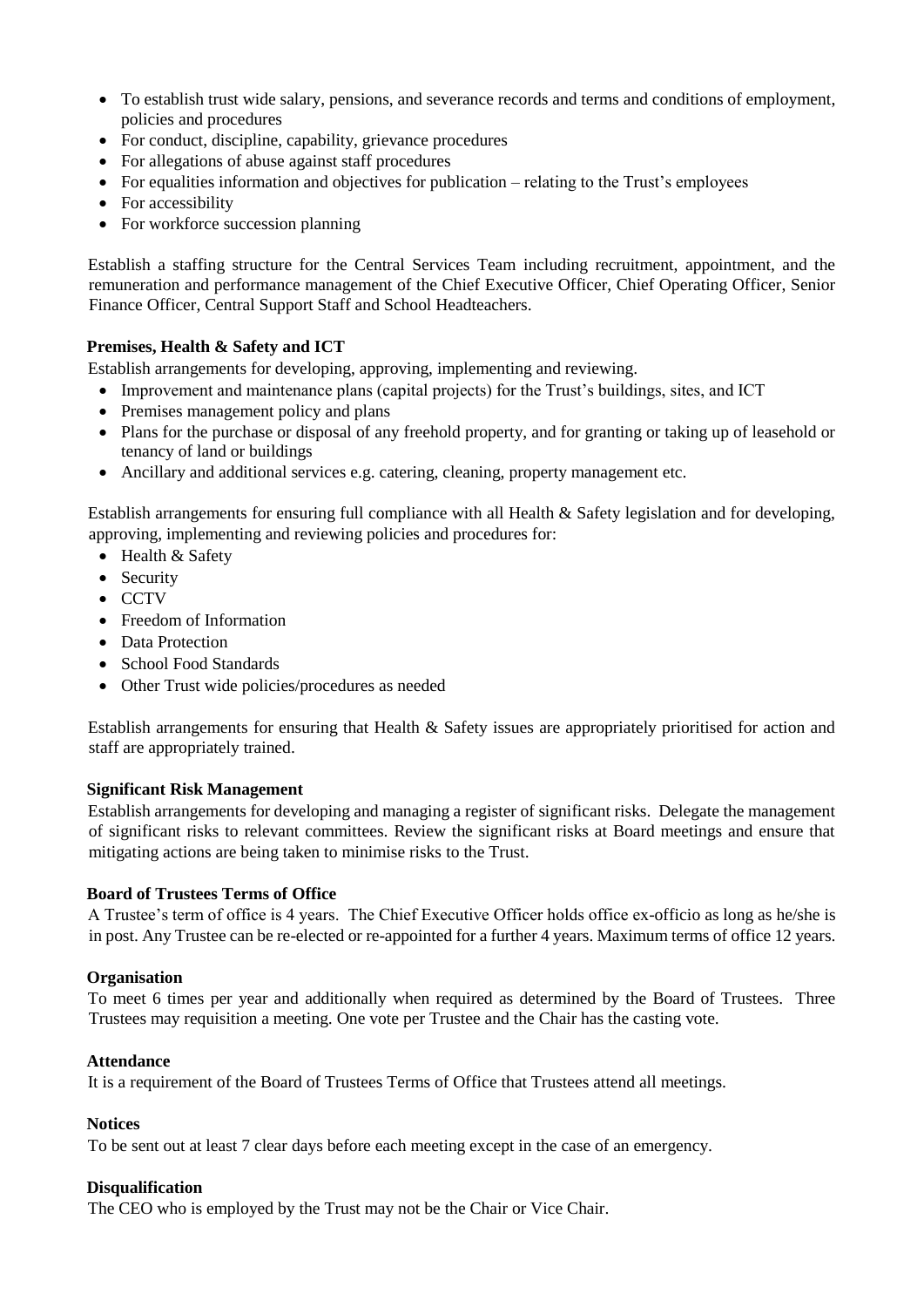# **Professional Advisers to the Board of Trustees**

The Chief Executive Officer and any other staff with Trust wide responsibilities, and any other additional advisers as the Board determine.

### **Delegated Powers**

The Chief Executive Officer has delegated powers and duties in respect of the overall leadership, management and achievement of the Trust and responsibility for ensuring the implementation of agreed policy.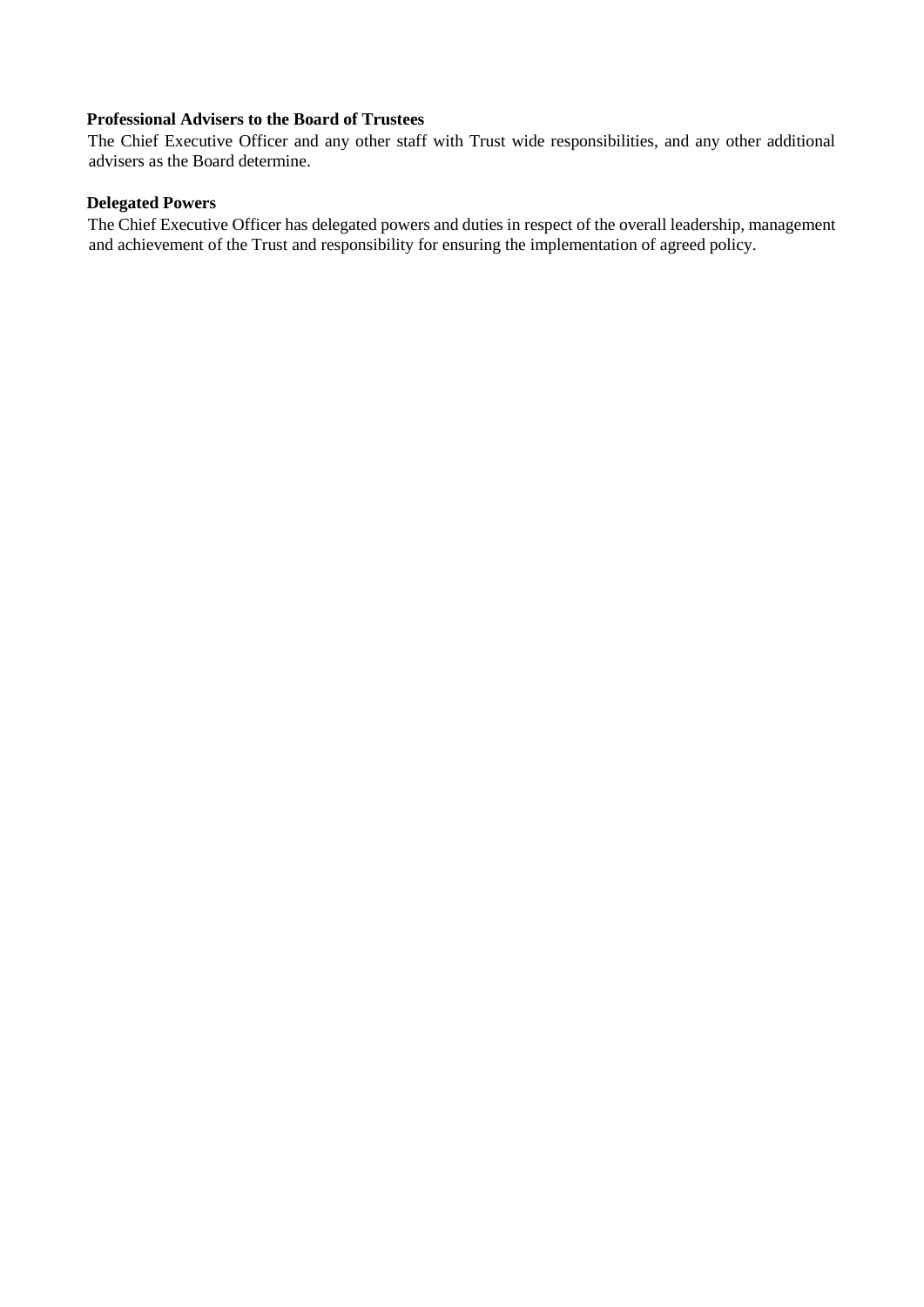# **Terms of Reference – Audit and Risk Committee**

# **Specific Elements of the Role of Chair of Finance & Audit Sub-Committee**

Ensure effective and efficient conduct of the Committee's business, in particular:

- Agree with the Chief Executive Officer/Chair of Trust Board the agenda for all of the Committee's meetings.
- Invite members of staff and professional advisors to Committee meetings to comment/advise on Committee business as appropriate.
- Guide each meeting through the items on the agenda.
- Give definitive rulings on complaints and queries relating to the procedure and conduct of the meeting (the Committee Chair's decision being final).
- Ensure that all members are given the opportunity to express their views before decisions are taken and to ensure that only those who are entitled to speak (e.g. those without a conflict of interest) are invited to do so.
- Determine at Committee meetings whether any late items will be accepted on to the agenda.
- Establish a constructive relationship with the Chair of Trustees, Chief Executive Officer and other appropriate Senior Leadership Members:
- Liaise with the CEO, and the appropriate Senior Leader to keep an overview of the affairs related to the terms of reference of the Committee as appropriate.
- Report back to Trustees at Trust Board meetings the key themes of discussion at Committee meetings together with any issues arising or decisions required.

### **Composition:**

The Committee shall be appointed by the Board of Trustees. Where deemed necessary additional expertise may be recruited to the Finance & Audit Committee by the Board of Trustees or the Chair of the Sub-Committee and shall consist of not less than three members.

#### **Chair of Committee:**

The Chair of the Committee shall be appointed by the Trust Board from amongst the Trustees. The Chair should have the necessary background, knowledge, experience and/or qualifications to undertake the role effectively. The Chair of the Sub-Committee shall not be the Chair of the Board of Trustees.

# **Quorum:**

A quorum shall be three members.

# **Frequency of Meetings:**

Meetings shall be held four times per year.

#### **Attendance at Meetings:**

It is a requirement of the Terms of Office that members of Board Sub-Committees shall attend all meetings.

The Chief Executive, Chief Operating Officer and Senior Finance Officer shall normally attend meetings, or parts thereof, at the invitation of the Committee. The Chair of the Board of Trustees and other Trustees may attend subject to appropriate management of any conflicts of interest.

#### **Notices**

To be sent out at least 7 clear days before each meeting except in the case of an emergency.

# **Reporting**

The Chair and Clerk are to ensure that minutes are submitted to all members of the Board of Trustees (subject to the need to protect matters of individuals' confidentiality) and are signed at the next meeting to confirm their accuracy. The Chair of the Committee shall report to the next available meeting of the Board of Trustees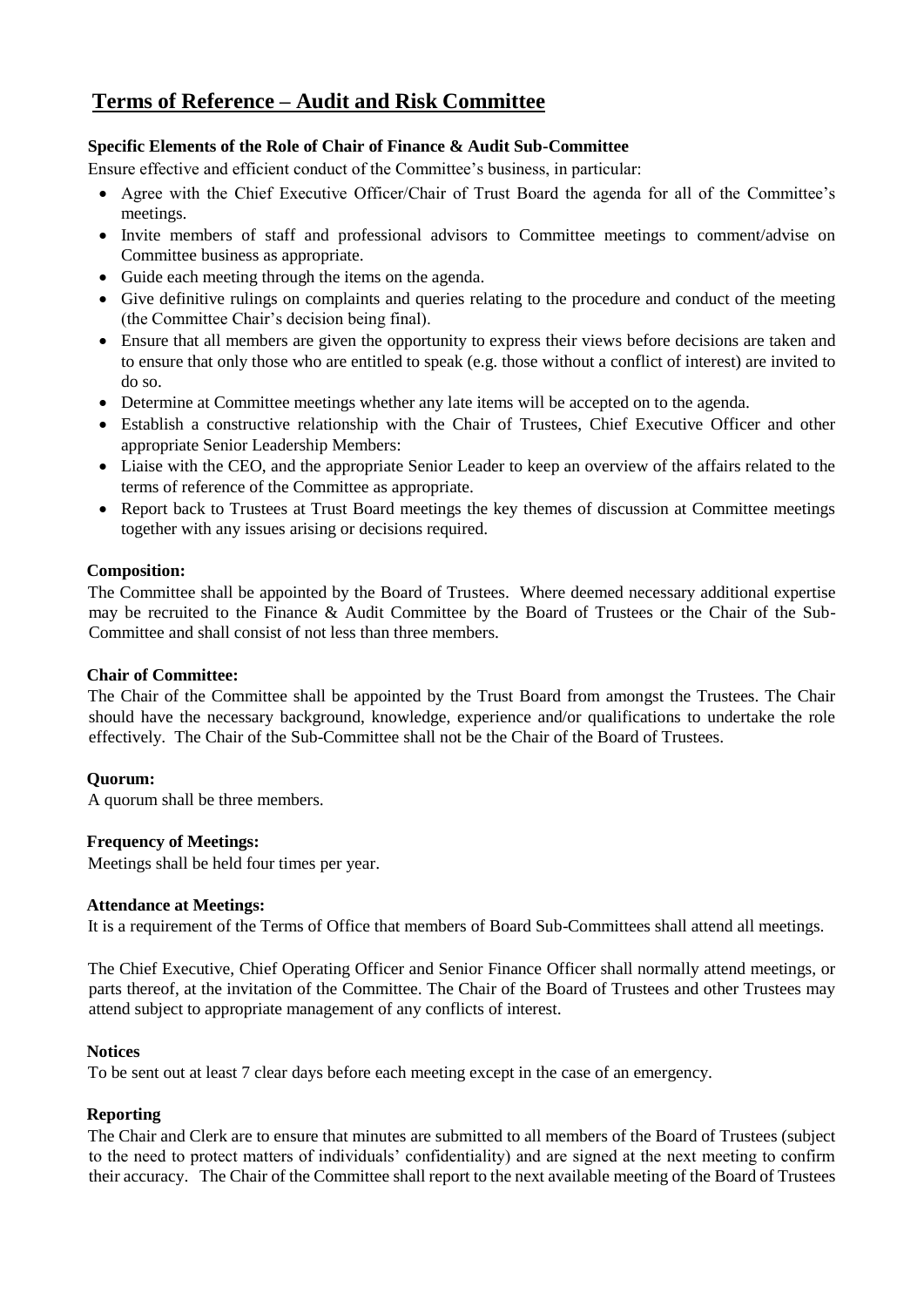### **Authority**

The Finance & Audit Committee is an advisory body with no executive powers. However, it is authorised by the Board of Trustees to investigate any activity within its responsibilities outlined in the Terms of Reference or specifically delegated to it by the Board of Trustees. It is authorised to seek any information it requires from any employee and all employees are directed to co-operate with any request made by the Committee.

The Committee is authorised by the Board of Trustees to obtain outside legal or other independent professional advice and to secure the attendance of any person at the Committee meeting with relevant experience and expertise if it considers this necessary.

### **Delegated Responsibilities:**

The duties of the Committee shall be:

### **Financial Management & Reporting**

- Ensure that the provision of non-audit services does not impair the External Auditors' independence or objectivity.
- Discuss with the External Auditors the nature and scope of each forthcoming audit and to ensure that the External Auditor receives the fullest co-operation.
- Review the External Auditor's annual management letter and all other reports and recommendations, together with the appropriateness of management's response.
- Review the reports and recommendations of the Internal Auditor, together with the appropriateness of management's response.
- Monitor the implementation of action agreed by management in response to reports from the External Auditor and Internal Auditor.
- Ensure that the Trust's audit services comply with the standards specified in the Academies Financial Handbook, complies in all other respects with these guidelines and meets the agreed level of service.
- Keep under review the Trust's financial management and reporting arrangements, providing constructive challenge (where necessary) to the actions and judgements of management in relation to the interim management and financial accounts, statements and reports and the annual accounts and financial statements, prior to submission to the Trust Board, paying particular attention to:
	- $\circ$  Critical accounting policies and practices, and any changes in them.  $\circ$  Decisions requiring a major element of judgement.
	- o The extent to which the financial statements are affected by any unusual or complex transactions in the year and how they are disclosed.  $\circ$  The clarity and transparency of disclosures.  $\circ$  Significant adjustments resulting from the audit.  $\circ$  The going concern assumption; compliance with accounting standards.
	- o Compliance with Department for Education and legal requirements.

# **Monitoring, Oversight and Scrutiny**

- Consider the Trust's allocated funding and to assess the implications for the Trust's schools (including the likely impact of student numbers/characteristics), and financial decisions underpinning the Strategic Plan, Asset Management Plan, Financial Strategy and stated priorities (long and short term), making recommendations and drawing any matters of significance or concern to the attention of the Board of Trustees.
- Reviewing the above in light of the Trust's indicative funding, notified annually by the Education and Skills Funding Agency, and to assess the implications for the Trust in advance of the financial year, drawing any matters of significance or concern to the attention of the Board of Trustees with strategies to resolve them.
- Monitor and review income and expenditure and cash flows throughout the year for each school and the HQ, ensuring compliance with the financial plan, trust financial regulations, drawing any matters of concern to the attention of the Board of Trustees.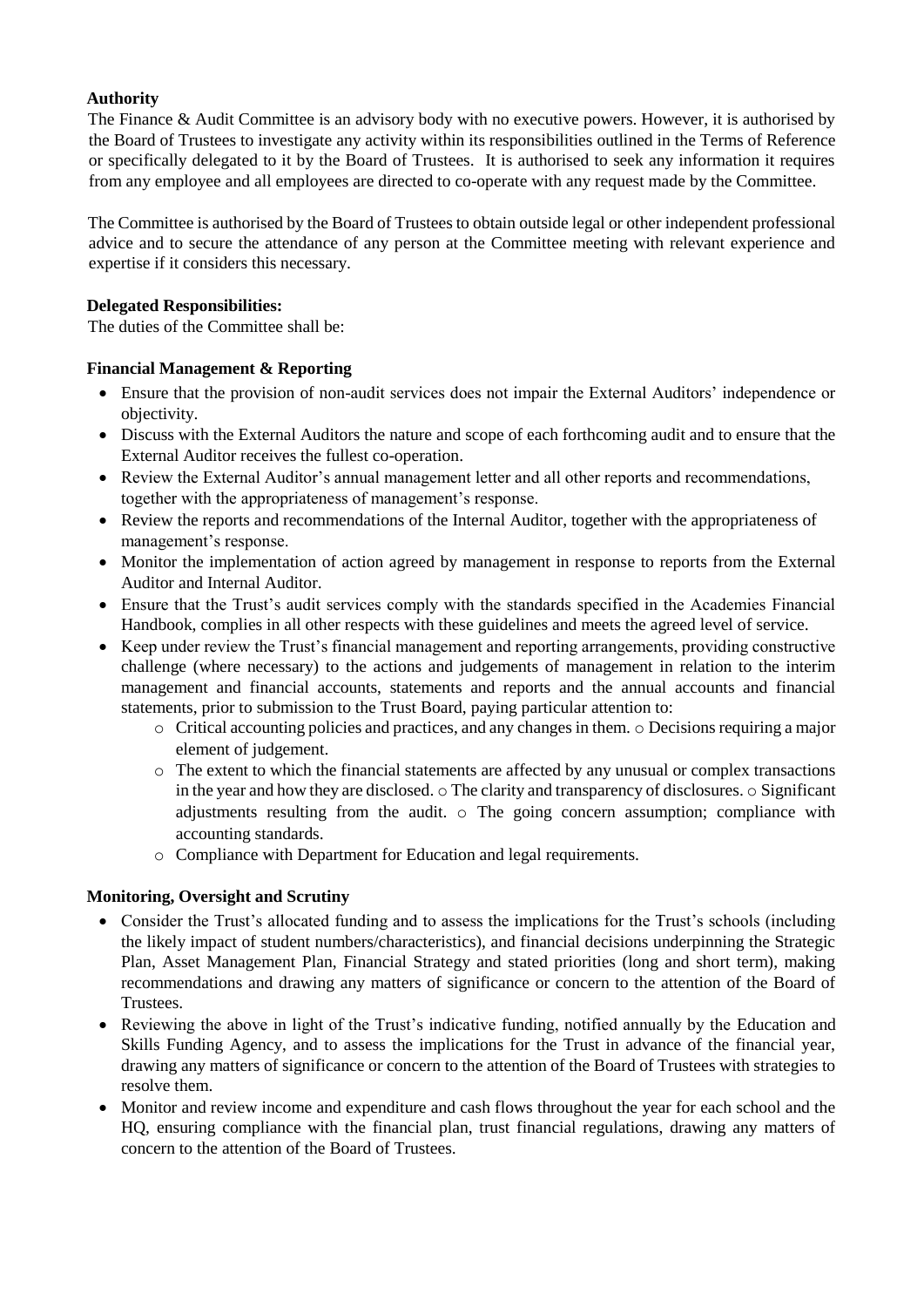- Monitor and review the funding, reserves, investments, cash and balance sheet positions of the Trust and assess ongoing financial sustainability, drawing any matters of concern to the attention of the Board of Trustees.
- Review any significant (financial or reputational), non-routine or particularly judgmental financial transactions or matters which have occurred or are anticipated, drawing any matters of significance or concern to the attention of the Board of Trustees.
- Review the strategic risks, and the adequacy and delivery of any mitigating actions, in relation to the areas delegated to the Committee.
- Review and evaluation of delegated individual school budgets, including proposals by schools to recover deficits and invest balances over a rolling programme, agreeing key principles with the Board of Trustees.
- Review and evaluation of value for money impact of the allocation of funding, procurement strategies, and significant procurement and partnership ventures considering relevant reports and making recommendations to the Board of Trustees.
- Ensuring the maintenance of proper accounting records informed by any Audit reports.
- Maintaining an overview of the rollout of the Trust's Asset Management Plan and related capital bids and grant applications, making recommendations for future guidelines to the Board of Trustees, as needed.
- Monitoring and keeping under review, on a regular basis the appropriateness and effectiveness of levels of delegation and protocols, including the implementation of bank accounts, and the investment portfolio, where appropriate, making recommendations for improvement.
- To produce, review and finalise the annual report and accounts for the Trust. It is expected that the Committee will, circulate the draft annual report to the Board of Trustees prior to their approval.

# **Whistleblowing, Fraud, Bribery and Corruption**

- Ensure that any significant losses are investigated and reported to the DfE where required.
- Receive reports on the outcome of investigations of suspected or alleged impropriety.

# **Risk Management and Internal Control**

- Review the adequacy and robustness of the financial risk register.
- Keep under review the adequacy and effectiveness of the Trust's governance, risk management and internal control arrangements, as well as its arrangements for securing value for money, through reports and assurances received from management, the external Auditor and any other relevant independent assurances or reports.
- Review or investigate any other matters referred to the Committee by the Trust Board.

# **Approval**

Approve proposed changes during the year to the initial budget, in line with the authority delegated to the Committee under the Scheme of Delegation.

# **Escalation to the Trust Board**

- Recommend a 3-year financial plan and 1-year annual budget in advance of each financial year for approval by the Board of Trustees.
- Report on financial performance throughout the year to the Board of Trustees via a Chair's report, promptly notifying the Board of Trustees of those financial matters of which the Committee has knowledge which may materially affect the current or future position of the Trust.
- Review and recommend to the Board for approval the Trust's policy and procedures for:
	- o Financial Management
	- o Debt Recovery
	- o Asset Management
	- o Handling allegations from whistle blowers
	- o Handling allegations of fraud, bribery and corruption
	- o Risk Management Policy and strategy.
	- o Conflicts of interest and gifts and hospitality policies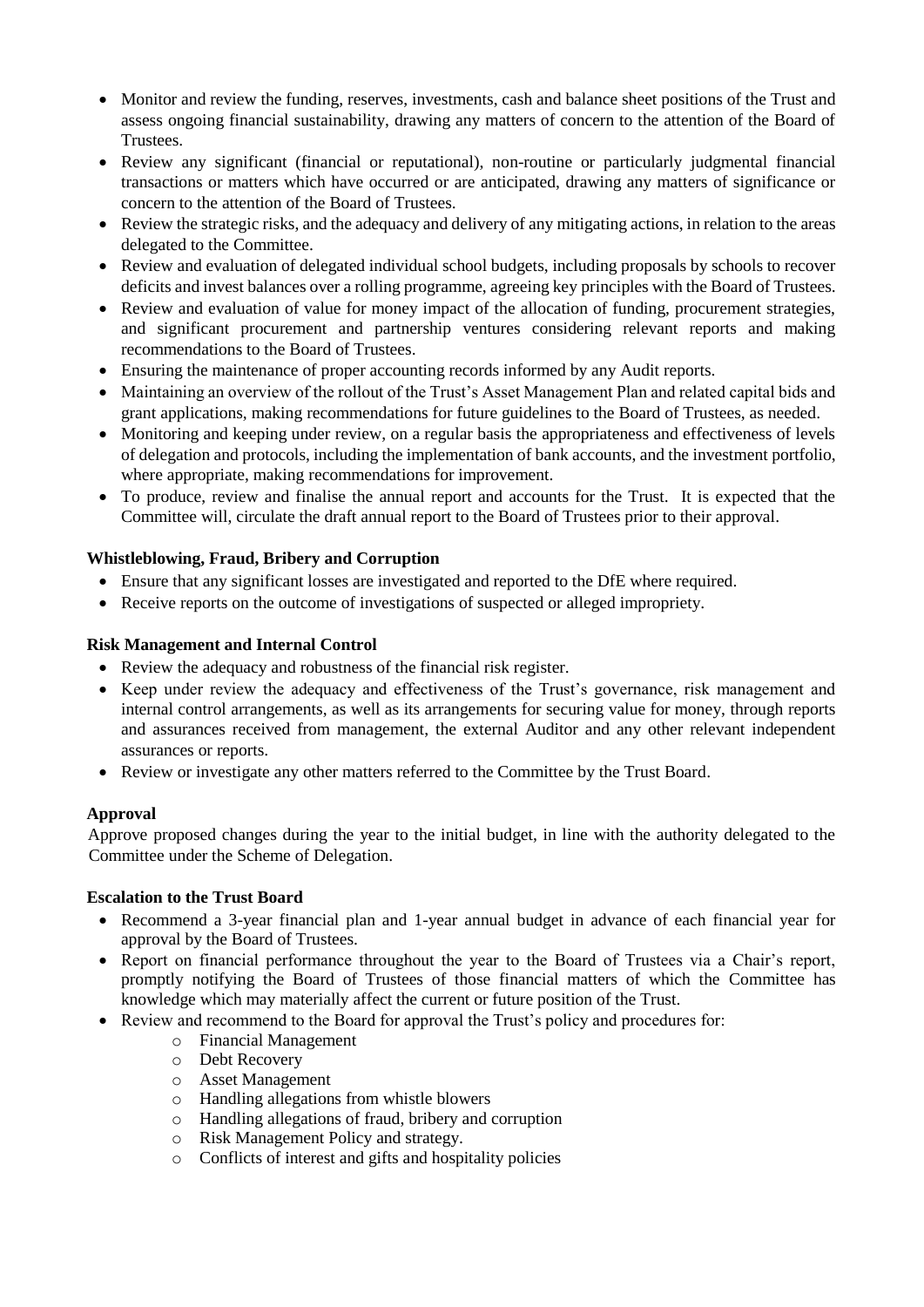- Review the Trust's annual accounts and financial statements before they are submitted to the Board of Trustees for approval.
- Oversee the tender process for appointment of the Internal Auditor and External Auditor and to recommend to the Board of Trustees and to the Members the appointment/re-appointment of the External Auditor.
- Consider and recommend the audit fees to the Board of Trustees.
- Review all risk and control related disclosure statements, in particular the Trust's annual Governance Statement, Statement on Regularity, Propriety and Compliance and Value for Money Statement, together with any associated reports and opinions from management, the External Auditor prior to endorsement by the Board of Trustees.
- Draw any significant recommendations and matters of concern to the attention of the Board of Trustees, and in cases of urgent matters directly to members of the Board of Trustees.

# **Statutory, Legal and Policy Duties**

- Ensure that the ESFA is notified as and when required in relation to budgetary matters.
- Ensure that the Trust can articulate its adherence to its public duties in relation to Value for Money, Pupil Premium, etc.
- Ensure that the Trust is operating in line with its own financial policies and the Academies Financial Handbook, and that the Chief Executive Officer is operating in line with the Accounting Officer duties.
- Review the adequacy of policies for ensuring compliance with relevant regulatory, legal and code of conduct requirements.

# **Review**

- Report to the Board of Trustees on the discharge of the above duties.
- Review, on a regular basis, its own performance, constitution and terms of reference to ensure it is operating at maximum effectiveness.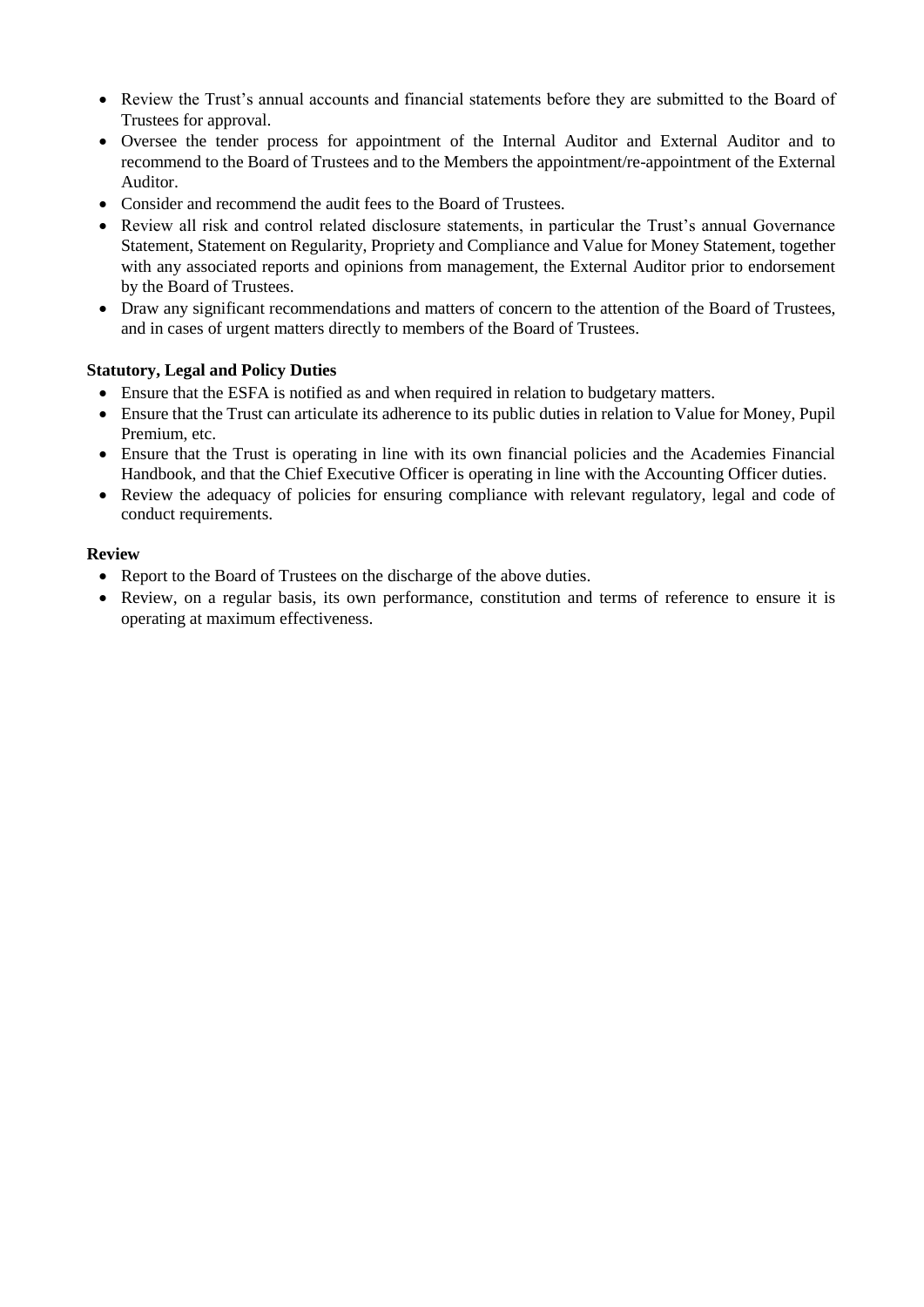# **School Governing Boards**

Every school is ultimately governed by the Board of Trustees which has accountability for standards of performance and financial security across all schools in the MAT. The Board of Trustees has established the School Governing Boards with the purpose of ensuring that there is a common ethos, vision and strategy across all its schools and that the School Governors and Headteachers are held to account for the achievement of the Trust's priorities and targets.

The Board of Trustees acknowledges that whilst it plays the leading role in statutory decision-making on behalf of the Trust, the School Governing Board can provide a level and regularity of local challenge and scrutiny that the Trust Board cannot.

Those serving on School Governing Board are known as 'Governors'. Membership of the School Governing Board includes the Headteacher, members of staff, parents, and other members of the community. Together, the Board of Trustees and School Governing Board, work within the Trust's Scheme of Delegation, to provide strong governance for the Trust's activities.

| <b>Type of Governor</b>           | <b>Number</b> | <b>Term of</b><br><b>Office</b> | How they are appointed                                               |
|-----------------------------------|---------------|---------------------------------|----------------------------------------------------------------------|
| Headteacher<br>Governor           | 1             | Ex-Officio                      | $N/A - by$ virtue of position                                        |
| <b>Teaching Staff</b><br>Governor | 1             | 4 years                         | Elected by staff                                                     |
| <b>Support Staff</b><br>Governor  |               | 4 years                         | Elected by staff                                                     |
| Co-opted Governors                | Up to $6$     | 4 years                         | Appointed by the SGB committee.                                      |
| <b>Parent Governors</b>           | 2             | 4 years                         | Elected by parents providing they meet the criteria of<br>selection. |

# **Composition of School Governing Board (SGB)**

# **The specific duties of the Chair of the SGB are to:**

- Provide a clear lead and direction for the SGB, promoting delivery of the Trust's vision and ethos and aims.
- Build an effective team, attracting individuals to the SGB with necessary skills and experience, promoting equality and diversity, ensuring priority is given to those who can make a positive contribution to driving school improvement and supporting their development to maximise the benefit of their contribution.
- Work closely with the Headteacher and the Trust Senior Lead appointed to the SGB to ensure there is proper challenge, support and encouragement.
- Ensure that school improvement is the focus of all policy and strategy for the school, reminding the members of the SGB of this as often as necessary.
- Hold the members of the SGB to account, ensuring the business of the School Governing Board is conducted efficiently and effectively, chairing meetings ensuring all members have the opportunity to contribute and are listened to with clear decisions being made when necessary.
- Set the agenda in liaison with the Headteacher and Clerk to ensure the agenda is fit for purpose and pertinent to school business and the Invictus agenda templates.
- Guide each meeting through the items on the agenda. Determine at SGB meetings whether any late items will be accepted on to the agenda.
- Review minutes to ensure they accurately reflect the discussion and action points prior to circulation to Governors for approval.
- Invite members of staff and professional advisors to SGB meetings to comment and advice on SGB business as appropriate.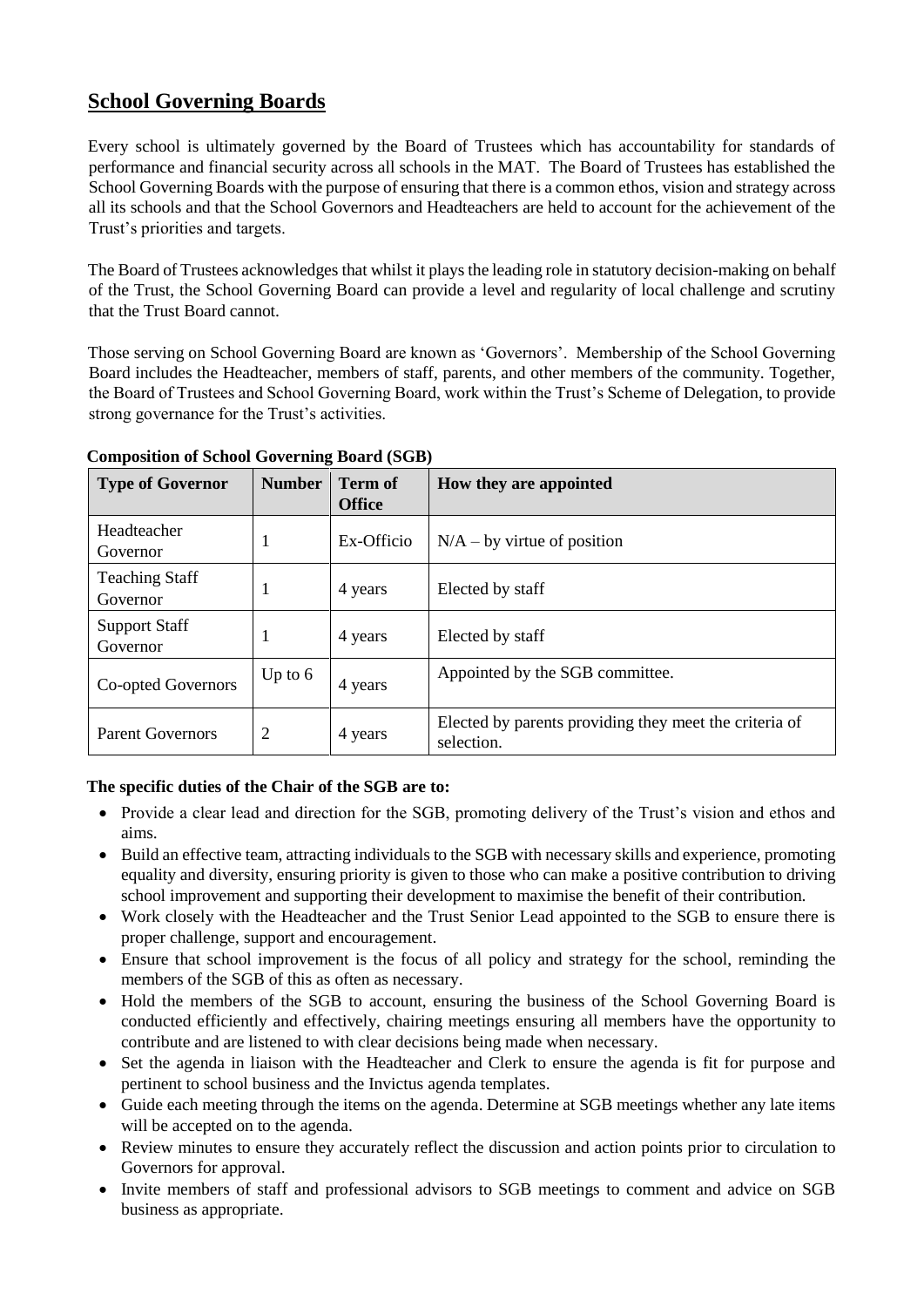- Give definitive rulings on complaints and queries relating to the procedure and conduct of the meeting (the SGB Chair's decision being final).
- Ensure that all members are given the opportunity to express their views before decisions are taken and to ensure that only those who are entitled to speak (e.g. those without a conflict of interest) are invited to do so.
- Establish a constructive relationship with the Vice-Chair, Trustees, Chief Executive Officer, and other appropriate Senior Leadership Members:
- Liaise with the CEO, and the appropriate Senior Leader to keep an overview of the affairs related to the terms of reference of the SGB as appropriate.
- Report back to Trustees at Trust Board meetings the key themes of discussion at SGB meetings together with any issues arising or decisions required.

# **The responsibilities of the Vice-Chair include the following:**

- To deputise for the Chair in his or her absence.
- To set the agenda for meetings of the SGB with the Chair, if requested.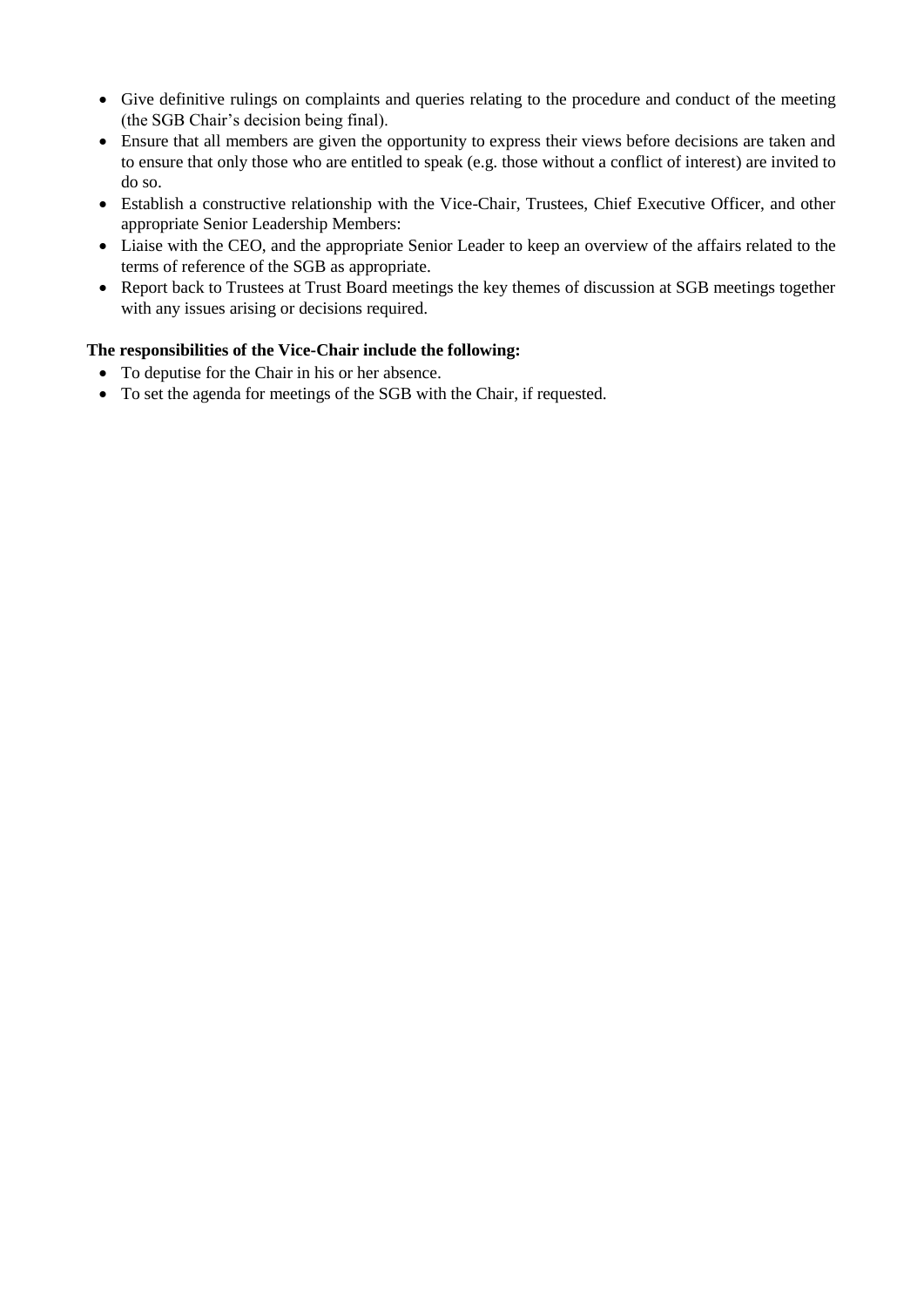# **Terms of Reference – School Governing Boards**

# **Introduction**

The role of the SGB is an important one. The SGB's role is to monitor, support and advise and ensure that the School is at all times delivering the Trust's ethos, vision and strategy, and that the Headteacher is held to account for achievement of the Trust's priorities and targets including becoming the school of choice in the local community.

The SGB is to provide focused governance for school improvement at a local level. The SGB monitors the school's key performance indicators and acts as advisor to the Headteacher, providing challenge where appropriate. The SGB carries out their functions in relation to their respective school on behalf of the Trust Board and in accordance with policies and processes determined by the Board of Trustees.

# **Role and Responsibilities of the School Governing Board (SGB)**

The Trust is responsible for establishing an SGB for a School if there is not one already in place, in this instance the Board of Trustees are responsible for appointing the Chair of the SGB. The SGB will appoint governors with the skills, experience and knowledge to ensure the school is responsive to its community. The essential role of the SGB is to provide scrutiny and challenge. Governance is judged under leadership and management within the Ofsted framework. Ofsted will look for evidence of impact and challenge from governors. Evidence of challenge and impact on school improvement should be clear in the minutes of SGB meetings.

# **Key responsibilities of the SGB are:**

- Membership of SGB support recruitment of new Governors by championing the Trust and the role of Governor
- Contribute to and fulfil the vision and ethos of the Trust, ensuring that the school achieves the aims and ambitions it has for its students
- Ensure compliance with the Register of Business/ Pecuniary Interests
- Working within the roles, responsibilities and ethics of the Governors Code of Conduct
- Report regularly to Trustees as required
- Monitoring the adherence to school/trust policies, ensuring policies and practices are embedded into day to day operations and staff have relevant skills and training to ensure compliance.
- To work within the parameters of the Trust's Scheme of Delegation
- Oversee implementation and review of the Schools Improvement Plan and focusing on the school's performance and achieving sustained school improvement and having regard to any locally agreed priorities identified by the Board of Trustees.
- Monitor and challenge achievement of academic targets at each KPI point for all students throughout the school, with a 'deep dive' into target groups (boys, disadvantaged, higher achieving pupils, SEN etc.).
- SGB to hold the Headteacher to account and being ready to challenge all aspects of the school's performance; including:
	- o Quality of teaching: Review and take appropriate actions to ensure the highest quality of teaching within the school.
	- o Attendance: Review attendance and pupil absences and drive improvements in order to achieve national average.
	- o Exclusions: Monitor and challenge trends in permanent and fixed term exclusions. Convene exclusions panels as required.
	- o Implement admissions arrangements, decisions and appeals in line with Trust policies and the law.
- Monitor compliance with the Trust's safeguarding and child protection policies including responsibilities relating to looked after children.
- Monitor compliance with the Trust's Data Protection/GDPR Policies and procedures
- Monitor compliance with the Trust's Complaints Policy and convene complaints panels as required.
- Participate in recruitment and disciplinary / grievance panels as required by the Trust's policies.
- Ensure that the school is actively contributing to the development of Trust-wide initiatives, including curriculum development.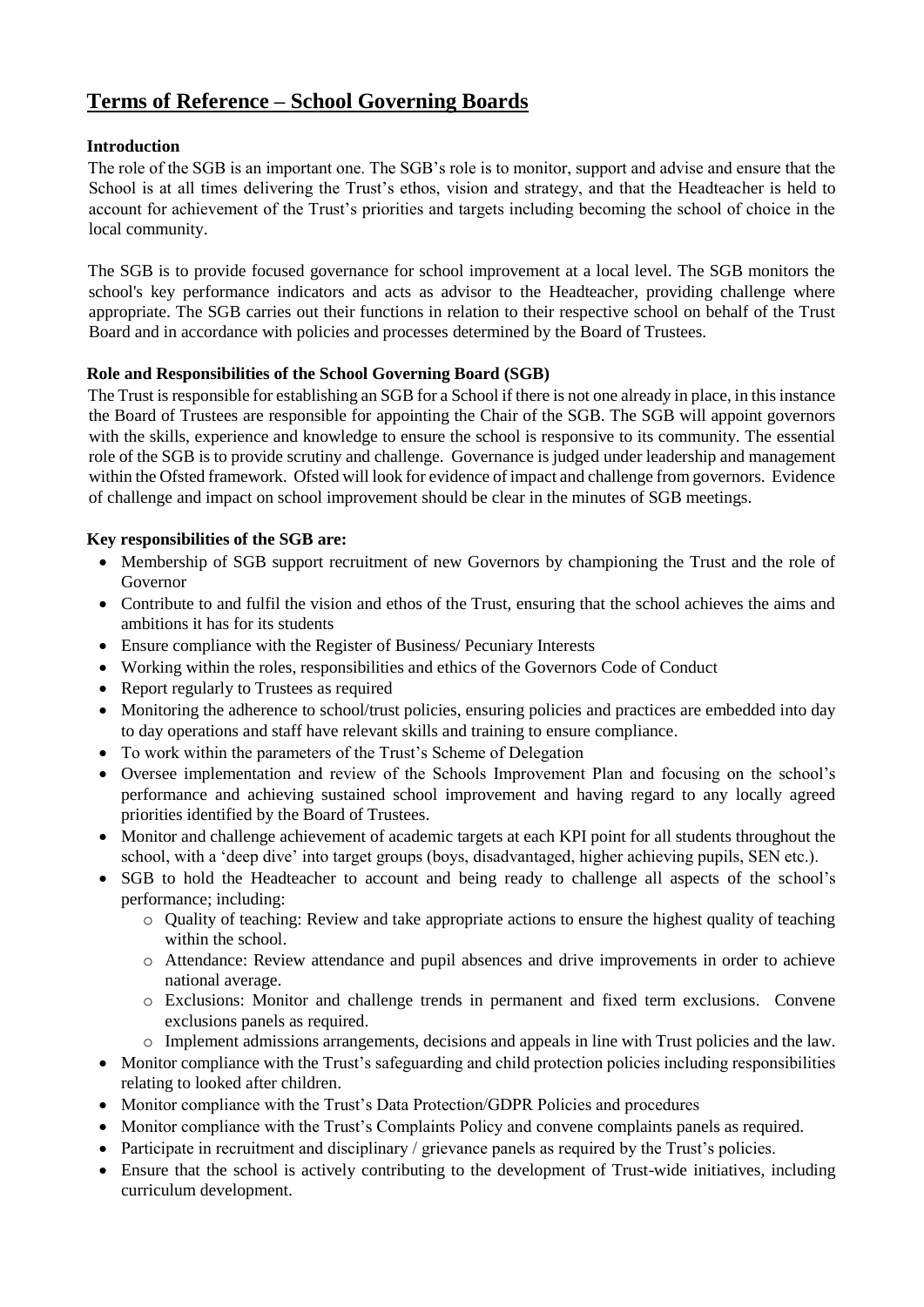- Oversight of the delivery of key projects.
- Develop effective links within the school's community, communicating openly and frequently as appropriate and ensuring that the school meets its responsibilities to the community and developing the school's reputation and marketing to ensure that full capacity is achieved.
- Monitor the spend analysis and impact of the pupil premium in the school and publication.
- Support the Trust Board in its monitoring and evaluation of delivery and value for money of any central services and functions provided or procured by the Trust for the schools, reporting any issues or concerns to the Chief Operating Officer.
- Ensure that the school is presented in the best possible way to the community and visitors by overseeing and challenge school estates quality and presentation.
- Monitor the school compliance with the Trust's Health and Safety Policy and Procedures. The SGB should have an oversight of Health and Safety within the school and ensure that the staff have the necessary skills, knowledge and training. The role of the Health and Safety Link Governor is particularly important in ensuring that the SGB has a suitable oversight.
- Review improvement and maintenance plans for the school's premises
- Review the significant risks, and the adequacy and delivery of any mitigating actions, in relation to the areas delegated to the SGB.
- Review the use of school premises in particular lettings and letting agreements/charges and review relevant policies and procedures.
- Review the school's allocation and use of School Condition Funding in relation to the improvement of school premises.
- Review the school's arrangements for Catering, ensure the School's Food Standards Policy is implemented. Monitor the delivery and quality of school meals.
- Review the school's arrangements for Cleaning and Caretaking. Monitor and report on school cleaning, and caretaking arrangements and ensure they are effectively implemented
- Monitor and report on the delivery and take-up of community use of sports and facilities, as applicable.
- Ensure engagement with the Trust's enrichment programme, including supporting charitable fundraising.
- Understand the Ofsted requirements for governance and ensure that the SGB members have the appropriate level of information to ensure they are properly equipped to engage with the inspection.
- Engage fully and openly with any inspection of the school, whether by the Trust Board, Ofsted, or any other appropriate public body to whom the Trust is accountable.
- SGB to engage in training opportunities to continually develop the skill level and knowledge of the SGB members.

**Term of Office** The length of a Governor's term of office shall be four years save that this time limit shall not apply to the Headteacher or any Trust senior leadership post which is held ex officio, which person may (and, in the case of the Headteacher, shall) and will therefore serve for as long as he or she remains in office.

Subject to remaining eligible to be a Governor, a Governor may be re-appointed for one further consecutive term (i.e. not exceeding 12 years in total)

# **Qualifications and Disqualifications for Governors**

An SGB Governor must be aged 18 or over at the time of election or appointment. Registered students cannot be Governors. A person is disqualified or may be terminated from being an SGB Governors in accordance with the criteria specified in the Trust's Articles of Association.

# **Commitment of Governors**

Governors are required to:

- Prepare for and make an active contribution at meetings of the SGB.
- Champion the Trust's vision, ethos and promote the school in the local community.
- Challenge and hold senior leaders to account for all aspects of the school's performance. Provide support and encouragement to the leadership team.
- Familiarise themselves with Trust and School policies.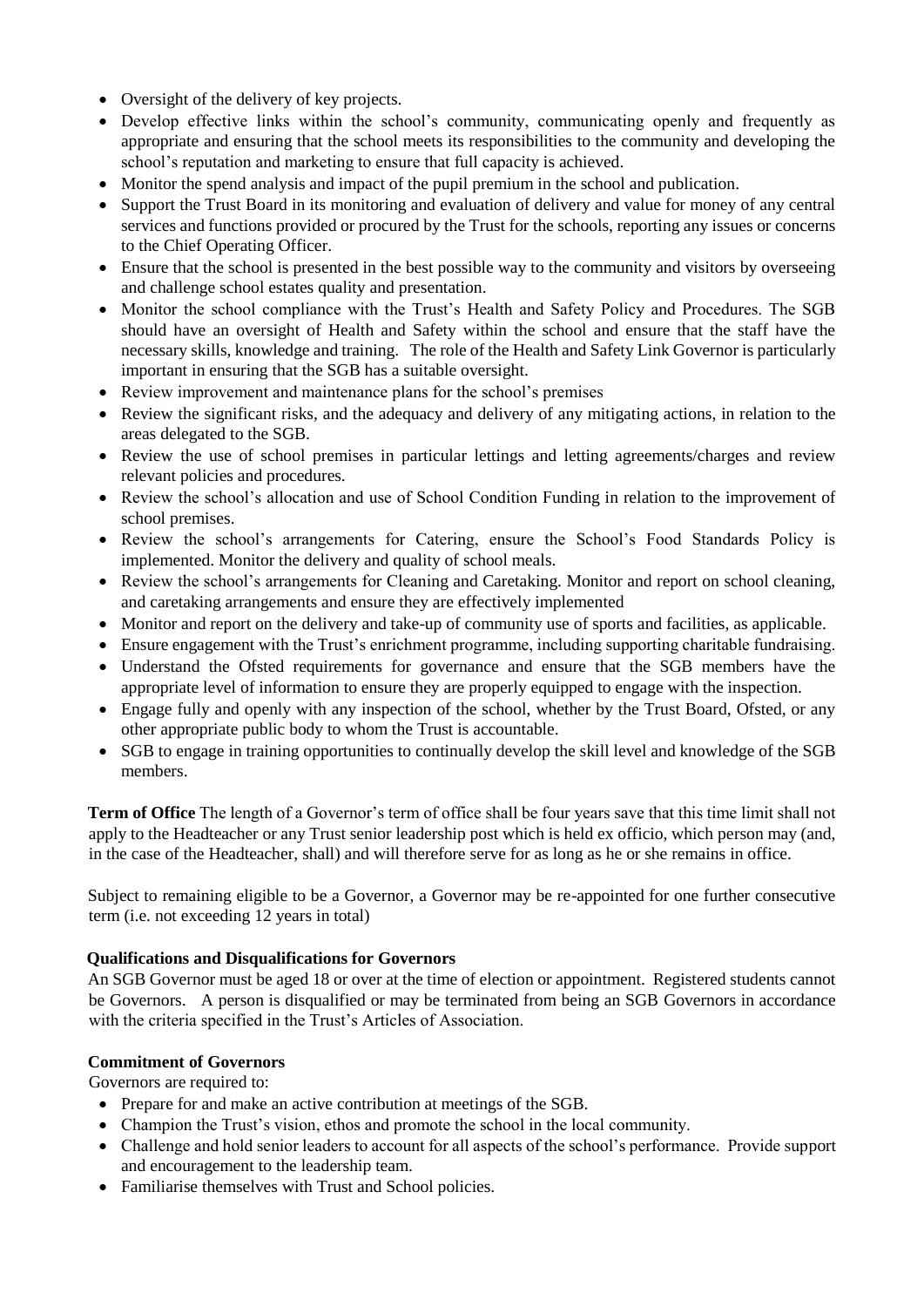- Visit the school both during school hours (with prior arrangement with the Headteacher) and for evening events to get to know the school and to be visible to the school community.
- Promote the school within the local community and contribute to the development of the school's reputation.
- Ensure that they are fully equipped with appropriate levels of information in order to participate in Ofsted inspections effectively.
- Undertake mandatory training for Governors and in addition attend additional training sessions for Governors, where possible.

### **Meetings of SGB**

The SGB shall meet 6 times per year.

A Clerk shall be appointed by the Trust and all meetings shall be convened by the Clerk, who shall send to the SGB written notice of the meeting and a copy of the agenda at least 7 clear days in advance of the meeting.

A special meeting of the SGB shall be called by the Clerk whenever requested by the Chair or at the request in writing of any three Governors. Where there are matters demanding urgent consideration, the Chair or, in his absence, the Vice-Chair may, with the approval of the CEO, waive the need for 7 days' notice of the meeting and substitute such notice as he thinks fit.

In the absence of either the Chair or the Vice-chair at a meeting of the SGB, the SGB will agree a replacement for the meeting from among the Governors in attendance. The Clerk or the Headteacher shall not Chair the meeting.

### **Quorum**

A quorum must be present, being three or one third of the Governors (if greater).

#### **Decision Making and Voting**

All issues to be decided at a meeting of the SGB shall be determined by a majority of the votes of the Governors present and voting on the question. Every Governor shall have one vote. Where there is an equal division of votes the Chair of the meeting shall have a second or casting vote. A Governor may not vote by proxy.

#### **Minutes**

Minutes must be prepared of all SGB meetings. Drafts of those minutes must be sent to the Chair no later than 7 days after the date of the meeting. Final minutes, as approved by the Chair must be circulated to SGB

#### **Effectiveness of the SGB**

The Trust will monitor the effectiveness of the SGB by:

- Annual Reports from SGB Chairs
- **External Reviews**
- Performance against KPIs
- Analysis of SGB minutes
- **SGB** Effectiveness Reviews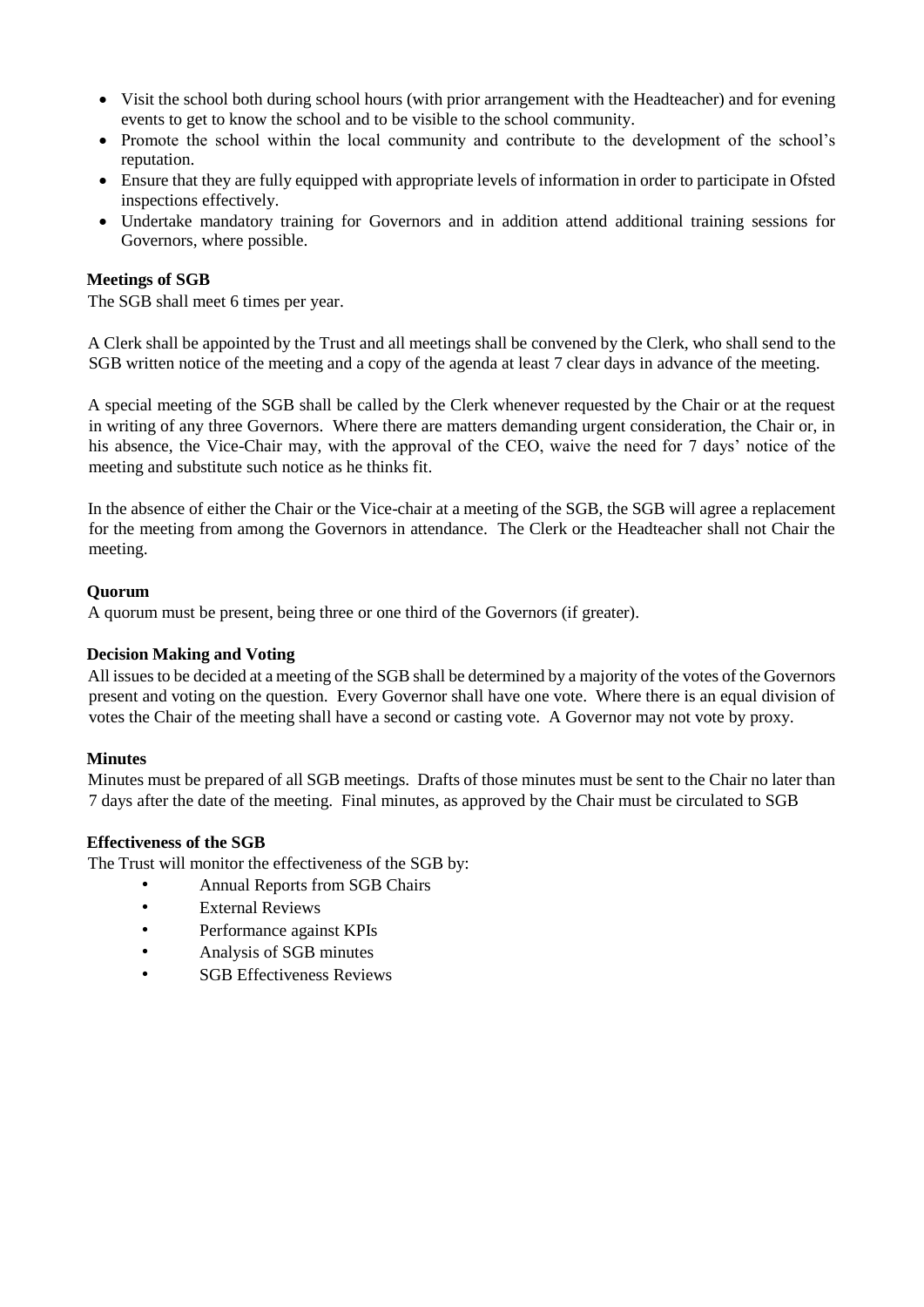# **Declarations of Interests**

Members, Trustees, Governors and senior employees complete a register of their relevant personal and business interests, which is reviewed annually and published in summary on the Trust's website. A conflict of interest may arise as a result of circumstances affecting a person connected with a Trustee/Governor. "Connected persons" would include individuals who are family members and other bodies in which family members have certain interests. Any Trustee/Governor who has any duty or personal interest that conflicts or may conflict with his or her duties as a Trustee/Governor shall:

- Disclose that fact to the Chair of Trustees/Chair of Committee/Headteacher as soon as he or she becomes aware of it.
- A Trustee/Governor must absent himself or herself from any discussions of the Trust Board/Academy Committee in which it is possible that a conflict will arise between his or her duty to act solely in the interests of the Trust/School and such duty or personal interest and must withdraw from any meeting for that item unless expressly invited to remain in order to provide information.
- Not be counted in the quorum for that part of any meeting; and
- Withdraw during the vote and have no vote on the matter.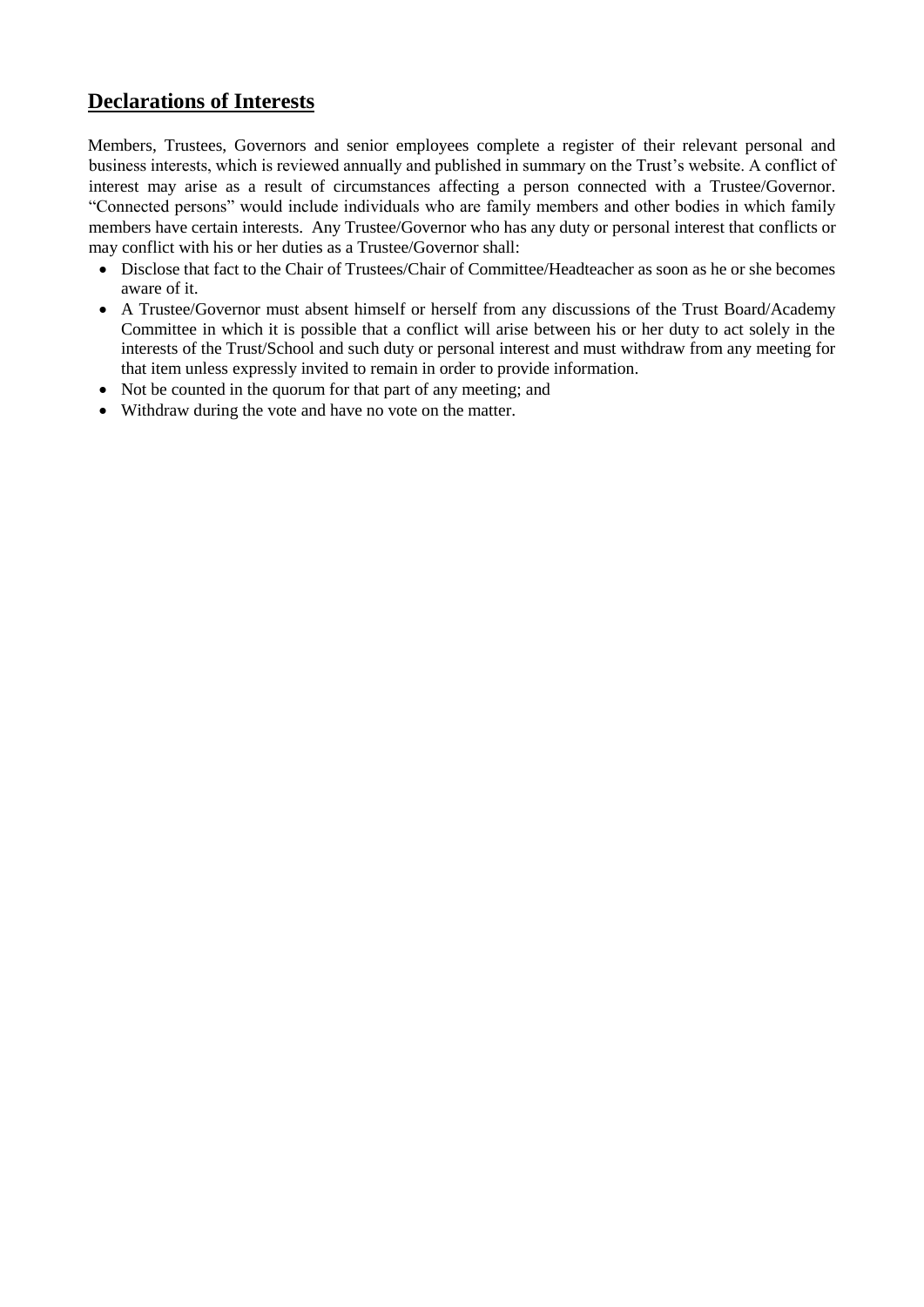# **Scheme of Delegation**

As the accountable body the Trustee Board is the key decision maker, except for certain specific tasks that fall to the Members and/or School Governing Board. The Executive Headteacher/CEO and/or Headteacher will be responsible for operational matter. The Board as the corporate entity remains accountable and responsible for all decisions made and executive leaders operate within the autonomy, powers and functions delegated to them by the Board of Trustees.

The Scheme of Delegation Matrix lists key tasks and delegated powers using the following categories:

- **Approval** Authority for making the decision and/or implementing the task
- **Management** Managing the completion and delivery of the task a communicating with all relevant parties
- **Consultation** Stakeholders/relevant parties whose opinions are sought and considered
- **Responsibility** Oversight/Monitoring compliance at local level

Further details of scheme of delegation can be found within this document and within the Trust/School relevant policies and procedures.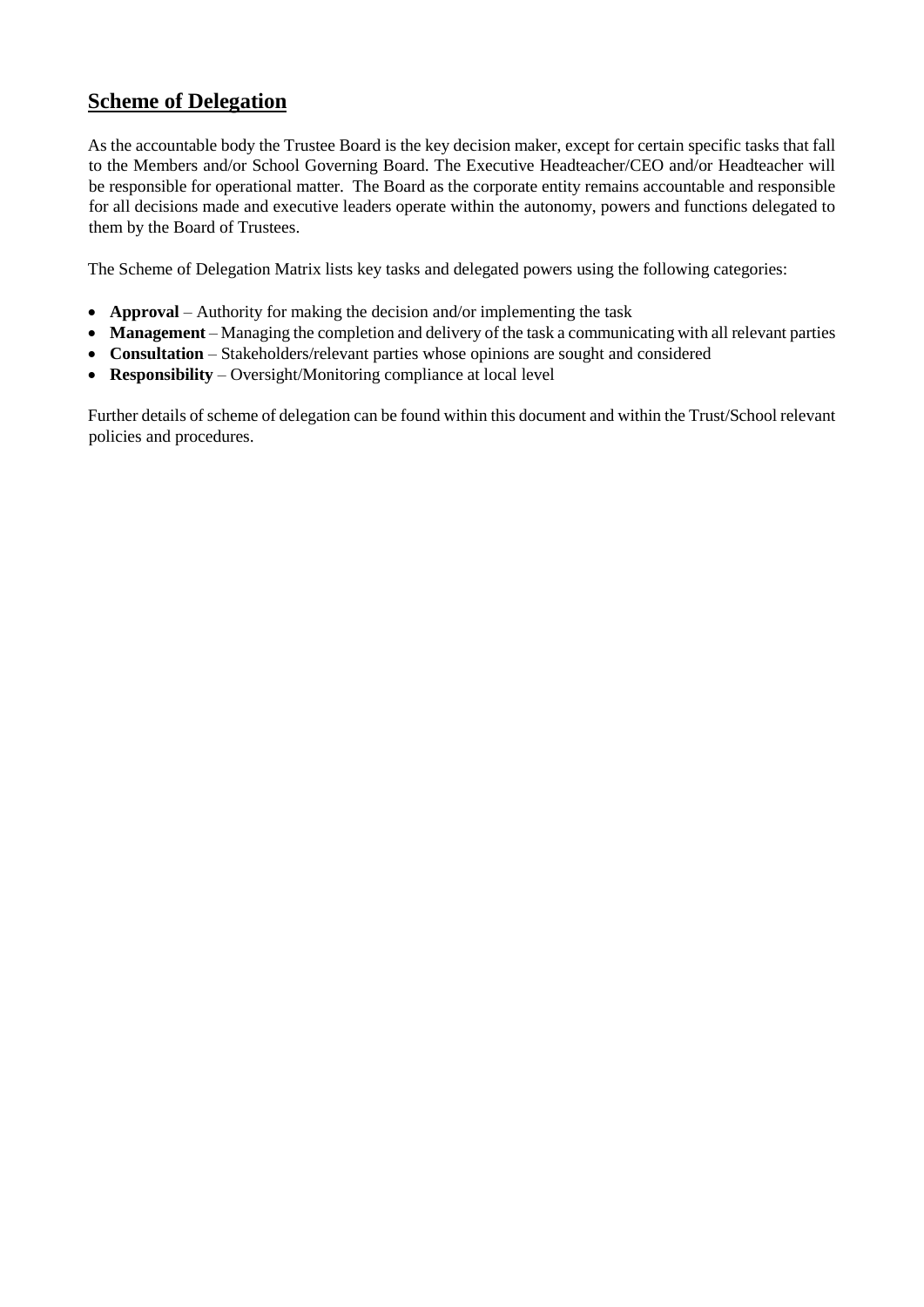| Number<br>Reference | <b>Task</b>                                                                                                                                    | Members     | <b>Board of Trustees</b> | <b>Chief Executive Officer</b> | <b>Audit Committee</b><br>Finance & | <b>School Governing Board</b> | Headteacher    |
|---------------------|------------------------------------------------------------------------------------------------------------------------------------------------|-------------|--------------------------|--------------------------------|-------------------------------------|-------------------------------|----------------|
|                     | 1. Governance                                                                                                                                  |             |                          |                                |                                     |                               |                |
|                     | To draw up legal Governing Documents such as Articles of Association, Master Funding Agreements, Commercial Transfer Agreements                |             | $\mathbf C$              | M                              |                                     |                               |                |
| 1.2                 | Amend Legal Governing Documents such as Articles of Association if changes to Governance Structure                                             | A           | $\mathbf C$              | M                              | $\mathbf C$                         | $\mathbf C$                   | $\mathbf{C}$   |
| 1.3                 | Change of name or legal entity                                                                                                                 | A           | $\mathbf C$              | $\mathbf{M}$                   | $\mathbf C$                         | $\mathbf C$                   | $\mathbf{C}$   |
| 1.4                 | Approve new academies joining the Trust                                                                                                        | $\mathbf C$ | A                        | M                              | $\mathbf C$                         | $\mathbf C$                   | $\mathbf C$    |
| 1.5                 | Appoint & Remove - Chair of Board                                                                                                              |             | A                        | M                              |                                     |                               |                |
| 1.6                 | Appoint & Remove - Vice-Chair of Board                                                                                                         |             | A                        | M                              |                                     |                               |                |
| 1.7                 | Appoint and remove Trustees                                                                                                                    |             | $\mathbf C$              | M                              |                                     |                               |                |
| 1.8                 | Appoint and remove External Auditors to the Board                                                                                              | A           | $\mathbf C$              | M                              |                                     |                               |                |
| 1.9                 | Appointment and remove Chair of Board Finance & Audit Sub Committees                                                                           |             | A                        | M                              | $\mathbf C$                         |                               |                |
| 1.10                | Appoint and remove Board Sub-Committee members                                                                                                 |             | A                        | M                              | $\mathbf C$                         |                               |                |
| 1.11                | Initial Set up of School Governance Board and Appointment Chair of School Governing Board                                                      |             | A                        | $\mathbf{M}$                   |                                     | $\mathbf C$                   | $\mathbf C$    |
| 1.12                | Appointment of Chair of existing School Governing Board                                                                                        |             | $\mathbf C$              | $\mathbf C$                    |                                     | $\mathbf A$                   | M              |
| 1.13                | Removal of Chair of School Governing Board                                                                                                     |             | A                        | M                              |                                     | $\mathbf C$                   | $\mathbf C$    |
| 1.14                | Appoint and remove School Governing Board Members                                                                                              |             | $\overline{\mathbf{C}}$  | $\mathbf C$                    |                                     | A                             | $\mathbf{M}$   |
| 1.15                | Appoint and remove Clerk Services across the Trust                                                                                             |             |                          | M                              |                                     | $\mathbf C$                   | $\mathbf C$    |
| 1.16                | Determine and approve the Trust Board Terms of Reference                                                                                       |             | A                        | M                              | $\mathbf C$                         |                               |                |
| 1.17                | Determine and approve the Trust Board Sub-Committee Terms of Reference                                                                         |             | A                        | M                              | $\mathbf C$                         | $\mathbf C$                   |                |
| 1.18                | Determine and approve School Governing Board Terms of Reference                                                                                |             | A                        | M                              | $\mathbf C$                         | $\mathbf C$                   | $\mathbf C$    |
| 1.19                | Determine Calendar of Trustee and School Governing Board meetings                                                                              |             | A                        | M                              | $\mathbf C$                         | $\mathbf C$                   | $\mathbf C$    |
| 1.20                | To determine and approve the delegation of duties to relevant committee                                                                        |             | A                        | M                              | $\mathbf C$                         | $\mathbf C$                   | $\mathbf{C}$   |
| 1.21                | To set up and maintain a register of Business Interests for all Members, Trustees, Governors, Staff                                            | $\mathbf C$ | A                        | M                              | $\mathbf C$                         | $\mathbf C$                   | $\mathbf{C}$   |
| 1.22                | To determine the development needs of Trustees and Governors and put in place appropriate programme of training with reference to skills audit |             | A                        | M                              | $\mathbf C$                         | $\mathbf C$                   | $\mathbf{C}$   |
| 1.23                | Incorporate a subsidiary company. Disposal/Dissolution of a subsidiary company                                                                 | A           | $\mathbf C$              | M                              | $\mathbf C$                         | $\overline{\mathbf{C}}$       | $\overline{C}$ |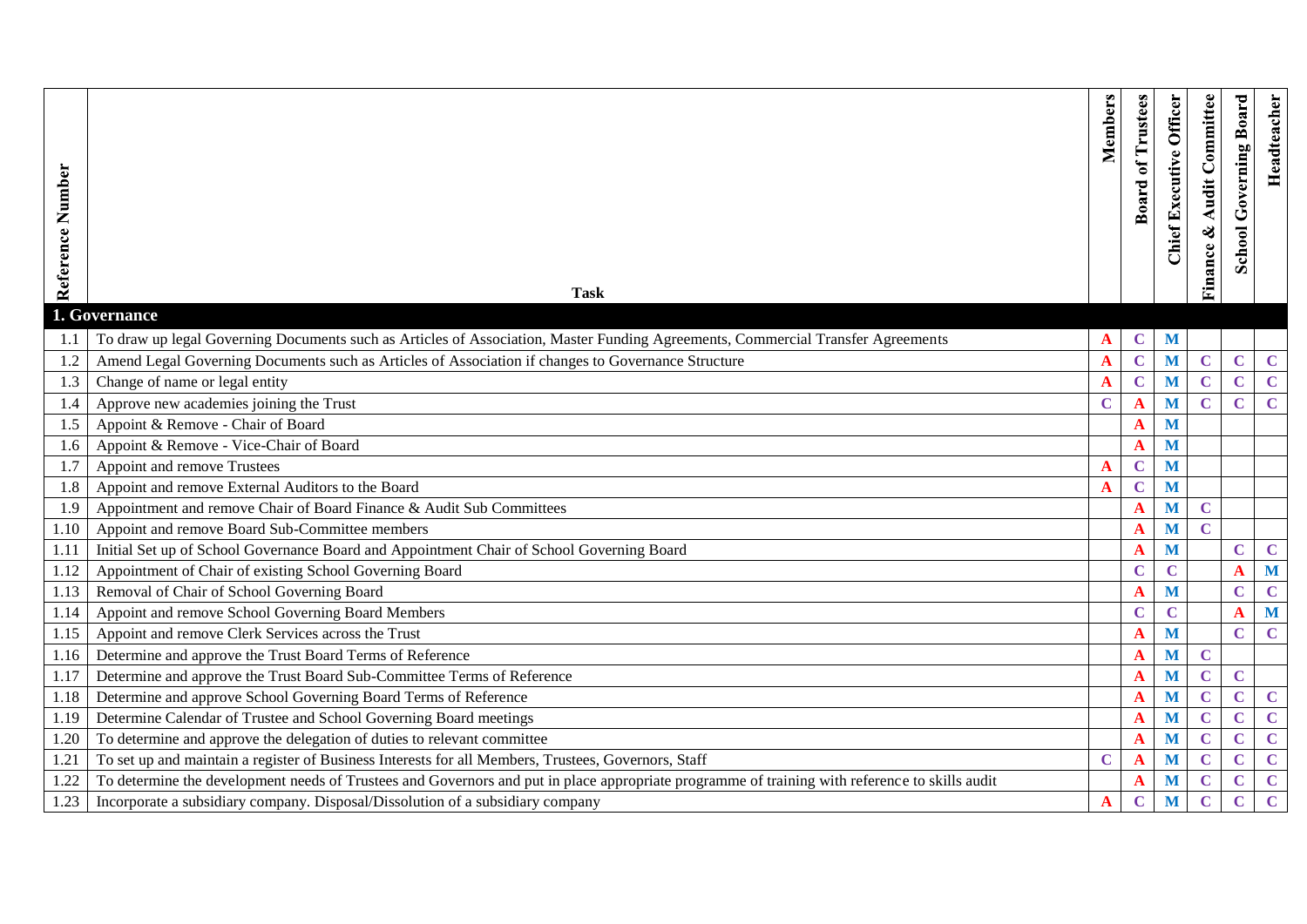| 1.24 | Bid to open new Free School                                                                                     | A | $\mathbf C$ | M | $\mathbf C$    | $\mathbf C$    | $\mathbf C$ |
|------|-----------------------------------------------------------------------------------------------------------------|---|-------------|---|----------------|----------------|-------------|
| 1.25 | Approval of school to leave the Trust                                                                           | A | $\mathbf C$ | M | $\mathbf C$    | $\mathbf C$    | $\mathbf C$ |
| 1.26 | Ensuring Trust and schools comply with all regulations regarding publication of information                     |   | A           | M |                | $\mathbf R$    | M           |
| 1.27 | Consultation and engagement with the wider local communities                                                    |   |             | M |                | $\mathbf R$    | M           |
| 1.28 | Trust vision and strategies                                                                                     |   | A           | M | $\mathbf C$    | $\overline{C}$ | $\mathbf C$ |
| 1.29 | Approve all statutory and Trust wide policies and ensure compliance                                             |   | A           | M |                | $\mathbf R$    | M           |
| 1.30 | Adopt and ensure implementation of approved Trust-wide policies at school level                                 |   |             |   |                | A              | M           |
| 1.31 | Approve all school-based policies and ensure compliance                                                         |   | A           | M |                | $\mathbf R$    | M           |
|      | 2. Finance & Audit                                                                                              |   |             |   |                |                |             |
| 2.1  | Approve and adopt all Trust Financial policies and ensure compliance                                            |   | A           | M | $\mathbf C$    |                |             |
| 2.2  | Trust 3-year budget plan                                                                                        |   | $\mathbf A$ | M | $\mathbf C$    | $\mathbf C$    | $\mathbf C$ |
| 2.3  | Schools 3-year budget plan                                                                                      |   | A           | M | $\mathbf C$    | $\mathbf C$    | $\mathbf C$ |
| 2.4  | <b>Budget virements</b>                                                                                         |   |             | A | $\mathbf C$    |                |             |
| 2.5  | Trustees Report and Annual Finance Statement                                                                    |   | A           | M | $\mathbf C$    |                |             |
| 2.6  | Trust schools accounts return to EFA and submission to DfE                                                      |   | A           | M | $\mathbf C$    |                |             |
| 2.7  | School Budget Monitoring and Forecast Report and actions                                                        |   | $\mathbf A$ | M | $\mathbf C$    |                |             |
| 2.8  | Approval and management of Trust Significant Risk Register                                                      |   | $\mathbf A$ | M | $\mathbf C$    | $\mathbf C$    | $\mathbf C$ |
| 2.9  | Approval of the capital grant School Condition Allocation (SCA) IET scheme budget allocations                   |   | A           | M | $\mathbf C$    | $\mathbf C$    | $\mathbf C$ |
| 2.10 | Approval of capital grant School Condition Allocation (SCA) contracts in accordance within the specified limits |   | A           | M | $\mathbf C$    | $\mathbf C$    | $\mathbf C$ |
| 2.11 | Disposal of any land and buildings                                                                              |   | A           | M | $\mathbf C$    | $\mathbf C$    | $\mathbf C$ |
| 2.12 | Approval of the Topslice of General Annual Grant and Central Recharges Policy                                   |   | A           | M | $\mathbf C$    |                |             |
| 2.13 | Amendment of central bank account mandate/signatories                                                           |   | A           | M | $\mathbf C$    |                |             |
| 2.14 | Amendment of school bank account mandate/signatories                                                            |   | A           | M | $\mathbf C$    |                | $\mathbf C$ |
| 2.15 | Borrowing including finance leases and overdraft facilities from any source                                     |   | A           | M | $\mathbf C$    |                |             |
| 2.16 | Approval of the Anti Bribery, Gifts and Hospitality Policy and annual receipt of register                       |   | $\mathbf A$ | M | $\overline{C}$ |                | M           |
| 2.17 | Settlement of litigation claims/threatened or pending legal proceedings                                         |   | A           | M | $\mathbf C$    |                |             |
| 2.18 | Trust and School Business continuity Policies and procedures                                                    |   | $\mathbf A$ | M | $\mathbf C$    | $\mathbf C$    | M           |
| 2.19 | Asset Management Strategic Policy and Plan and management of assets                                             |   | A           | M | $\mathbf C$    | $\mathbf C$    | $\mathbf C$ |
| 2.20 | Acquiring and disposing of freehold on land or buildings                                                        |   | A           | M | $\mathbf C$    |                |             |
| 2.21 | Entering/granting any leasehold or tenancy agreement                                                            |   | A           | M | $\mathbf C$    |                |             |
| 2.22 | Entering into any finance agreements                                                                            |   | A           | M | $\mathbf C$    |                |             |
| 2.23 | Entering into any operating leases                                                                              |   |             | A | $\mathbf C$    |                |             |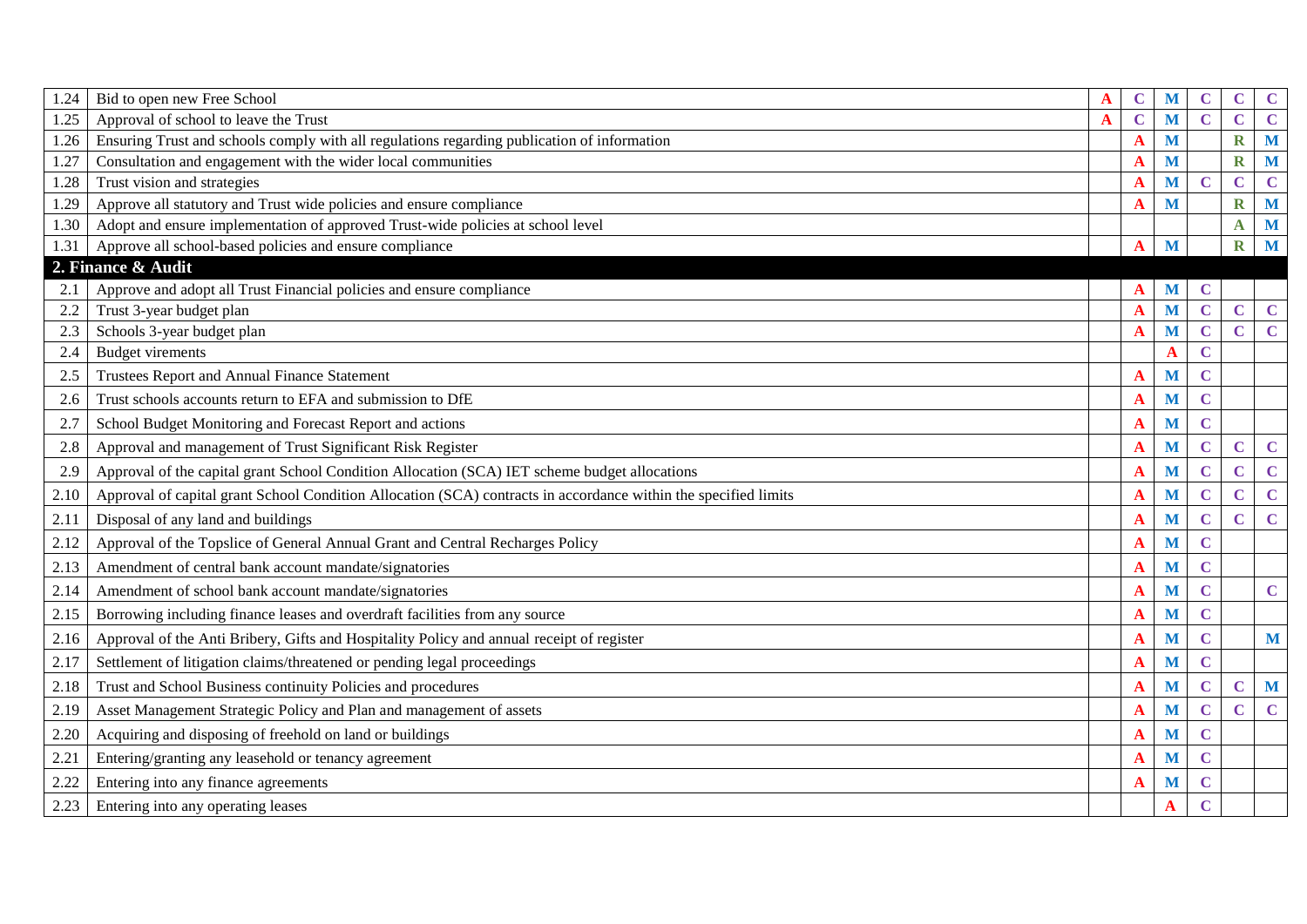| 2.24 | Procurement of Insurance for the Trust                                                                     | A           | M              | $\mathbf C$ |             |             |
|------|------------------------------------------------------------------------------------------------------------|-------------|----------------|-------------|-------------|-------------|
| 2.25 | Central Services to be contracted by the trust at HQ in accordance within the specified limits             | A           | M              |             |             |             |
|      | 3. HR and Operations                                                                                       |             |                |             |             |             |
| 3.1  | Development, Approval and implementation of all statutory and Trust wide HR policies and ensure compliance | A           | M              |             | $\mathbf R$ | M           |
| 3.2  | To determine a pay and grading structure and the impact of implementation                                  | A           | M              | $\mathbf C$ |             |             |
| 3.3  | Determining staff structure within agreed budget                                                           |             | A              |             | $\mathbf C$ | $\mathbf R$ |
| 3.4  | To make payroll and pension arrangements for all Trust staff                                               | A           | M              |             |             |             |
| 3.5  | To recruit, appoint and manage the probationary period of the Chief Executive Officer                      | A           | M              |             |             |             |
| 3.6  | To carry out the statutory appraisal of CEO and to determine pay progression                               | A           | M              |             |             |             |
| 3.7  | Managing the Disciplinary of CEO                                                                           | A           | M              |             |             |             |
| 3.8  | Managing the Appeal process of Disciplinary of CEO                                                         | A           | M              |             |             |             |
| 3.9  | Dismissal of any type /suspension of CEO                                                                   | A           | M              |             |             |             |
| 3.10 | Determining dismissal payment/early retirement of CEO                                                      | $\mathbf A$ | M              |             |             |             |
| 3.11 | To recruit, appoint and manage the probationary period of the Headteacher                                  | A           | $\mathbf A$    |             | $\mathbf A$ |             |
| 3.12 | To carry out and manage the pay progression of Headteachers                                                | A           | M              |             | $\mathbf C$ |             |
| 3.13 | Managing the Disciplinary of Headteacher                                                                   | A           | M              |             | $\mathbf C$ |             |
| 3.14 | Managing the Appeal process of Disciplinary of Headteacher                                                 | A           | M              |             | $\mathbf C$ |             |
| 3.15 | Dismissal of any type/suspension of Headteacher                                                            |             | M              |             | $\mathbf C$ |             |
| 3.16 | Determining dismissal payment/early retirement of Headteacher                                              | A           | M              |             | $\mathbf C$ |             |
| 3.18 | To recruit, appoint and manage the probationary period of members School Senior Leadership Team            |             | A              |             | A           | M           |
| 3.19 | To carry out appraisal and manage pay progression of School Senior Leadership Team                         |             | $\mathbf C$    |             | A           | M           |
| 3.20 | Disciplinary of School Senior Leadership Team                                                              |             | $\mathbf C$    |             | A           | M           |
| 3.21 | Managing the Appeal process of Disciplinary of Senior Leadership Team                                      |             | $\mathbf C$    |             | A           | M           |
| 3.22 | Determining dismissal payment/early retirement of School Senior Leadership Team                            |             | $\mathbf C$    |             | A           | M           |
| 3.23 | Dismissal of any type/suspension of School Senior Leadership Team                                          |             | $\mathbf C$    |             | A           | M           |
| 3.24 | To recruit, appoint and manage the probationary period of Central staff members                            | A           | M              |             |             |             |
| 3.25 | To carry out and manage pay progression of Central Staff.                                                  | A           | M              |             |             |             |
| 3.26 | Disciplinary of Central Staff                                                                              | A           | M              |             |             |             |
| 3.27 | Managing the Appeal process of Disciplinary of Central Staff                                               | A           | M              |             |             |             |
| 3.28 | Determining dismissal payment/early retirement of Central staff                                            | A           | M              |             |             |             |
| 3.29 | Dismissal of any type/suspension of Central staff                                                          |             | $\overline{C}$ |             | A           | M           |
| 3.30 | To recruit, appoint and manage the probationary period of school staff members                             |             | $\mathbf C$    |             | A           | M           |
| 3.31 | To carry out and manage pay progression of school teaching staff                                           |             | $\overline{C}$ |             | A           | M           |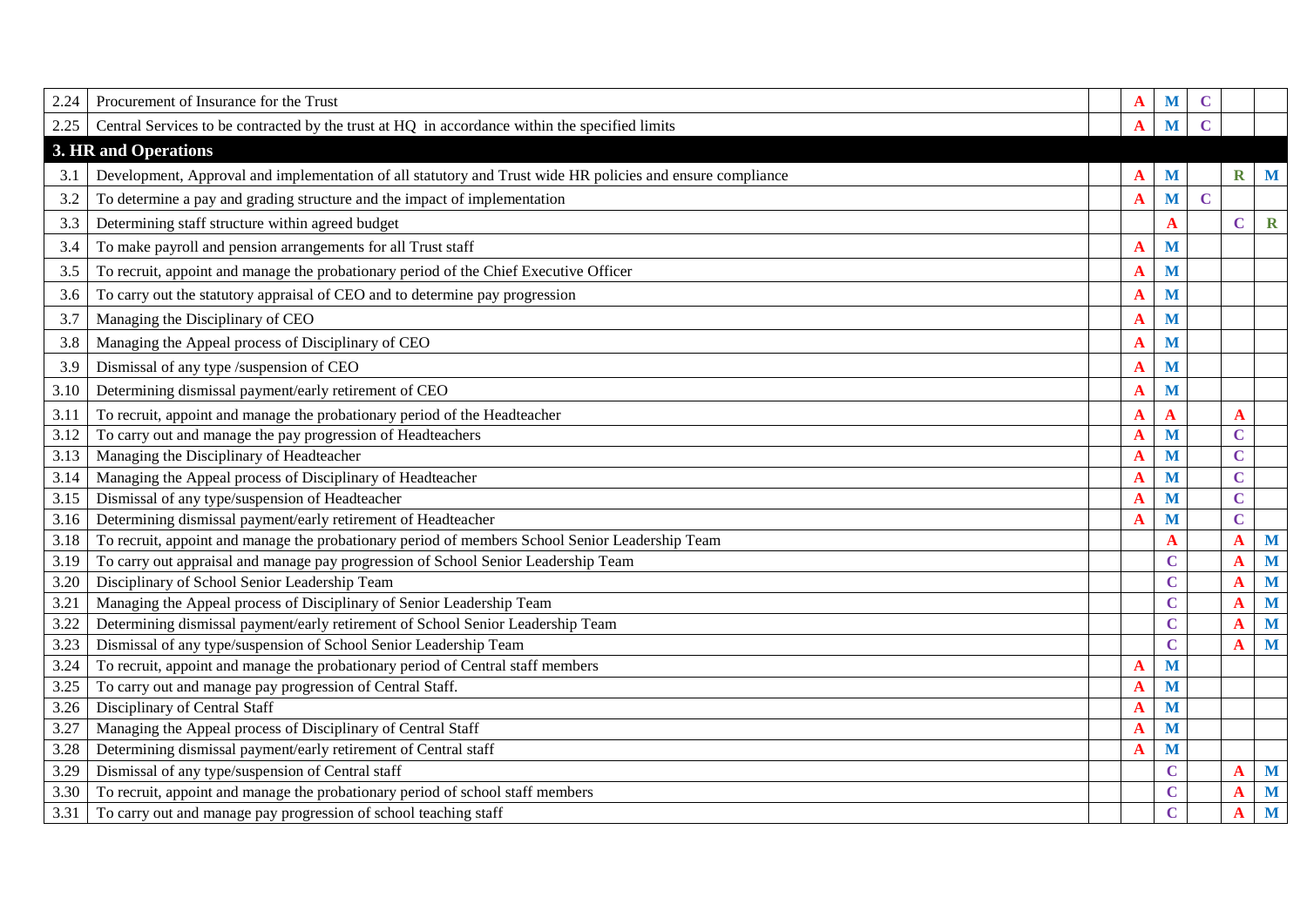| 3.32 | Disciplinary of School Staff                                                                                                               |             | $\bf C$     |             | A                       | M           |
|------|--------------------------------------------------------------------------------------------------------------------------------------------|-------------|-------------|-------------|-------------------------|-------------|
| 3.33 | Managing the Appeal process of Disciplinary of School Staff                                                                                |             | $\mathbf C$ |             | A                       | M           |
| 3.34 | Determining dismissal payment/early retirement of school staff                                                                             |             | $\mathbf C$ |             | A                       | M           |
| 3.35 | Dismissal of any type/suspension of school staff                                                                                           |             | $\mathbf C$ |             | A                       | M           |
| 3.17 | Approve additions to staffing to Trust/School within budgets                                                                               | A           | M           |             |                         | $\mathbf C$ |
| 3.36 | Approve cost of living pay rises and other national policy pay rises                                                                       | A           | M           | $\mathbf C$ |                         |             |
| 3.37 | Media and Public Relations                                                                                                                 | A           | M           |             | $\mathbf C$             | $\mathbf C$ |
| 3.38 | <b>Staff Induction Process</b>                                                                                                             | A           | M           |             | $\mathbf R$             | M           |
| 3.39 | Determine amendments to employee's terms and conditions                                                                                    | A           | M           |             | $\mathbf C$             | $\mathbf C$ |
|      | 4. Education                                                                                                                               |             |             |             |                         |             |
| 4.1  | Determine and set admission policy and the appeal process                                                                                  | A           | M           |             | $\mathbf C$             | $\mathbf C$ |
| 4.2  | Approval of education strategy                                                                                                             | A           | M           |             | $\mathbf C$             | $\mathbf C$ |
| 4.3  | Development, Approval and implementation of all statutory and Trust wide Educational policies and ensure compliance                        | A           | M           |             | $\mathbf C$             | $\mathbf C$ |
| 4.4  | Development, Approval and implementation of School Educational policies and ensure compliance                                              | A           | M           |             | $\mathbf R$             | M           |
| 4.5  | To prepare and publish the school's prospectus                                                                                             | $\mathbf C$ | A           |             | $\mathbf C$             | $\mathbf C$ |
| 4.6  | To ensure school website is fully compliant                                                                                                | A           | M           |             | $\mathbf R$             | M           |
| 4.7  | Determine School logo and branding                                                                                                         |             | A           |             | $\overline{\textbf{R}}$ | M           |
| 4.8  | Determine School uniform                                                                                                                   |             | A           |             | $\overline{\textbf{R}}$ | M           |
| 4.9  | To set the times of school sessions and the dates of school terms and holidays                                                             |             | A           |             | $\mathbf R$             | M           |
| 4.10 | To ensure that schools meet the statutory requirements for 380 sessions in a school year                                                   |             | A           |             | $\overline{\textbf{R}}$ | M           |
| 4.11 | Monitor School Performance                                                                                                                 | A           | M           |             | $\overline{\textbf{R}}$ | M           |
| 4.12 | Focus Day Quality Assurance Assessment & Feedback to staff and action plan                                                                 | A           | M           |             | $\overline{\textbf{R}}$ | M           |
| 4.13 | Production and approval of the School's 3-year development/improvement plan                                                                | A           | M           |             | $\mathbf R$             | M           |
| 4.14 | Production and approval of the School's 1-year development/improvement plan (if applicable)                                                | A           | M           |             | $\mathbf R$             | M           |
| 4.15 | Ofsted Preparation for Ofsted Inspection and Post-Inspection Action Plan                                                                   | A           | M           |             | $\mathbf R$             | M           |
| 4.16 | Expansion or reduction of School (PAN)                                                                                                     | A           | M           |             | $\overline{\textbf{R}}$ | M           |
| 4.17 | Determine Pupil Premium Plan                                                                                                               |             | $\mathbf C$ |             | A                       | M           |
| 4.18 | To determine, approve student exclusions and reinstatement and manage any appeals relating to the exclusion                                |             | $\mathbf C$ |             | $\mathbf A$             | M           |
| 4.19 | Managing the Complaints process and any appeals                                                                                            | A           | M           |             | A                       | M           |
|      | 5. Health & Safety                                                                                                                         |             |             |             |                         |             |
| 5.1  | Development, Approval and implementation of all statutory and Trust wide Health & Safety policies/procedures and ensure compliance         | A           | M           |             | $\bf{R}$                | M           |
| 5.2  | Ensure an annual assessment cycle of risk management is actioned by relevant staff with delegated responsibility                           | A           | M           |             | $\overline{\textbf{R}}$ | M           |
| 5.3  | School Designated Health & Safety Officer Training                                                                                         | A           | M           |             | $\overline{\textbf{R}}$ | M           |
| 5.4  | General Health & Safety Training for staff with delegated responsibility such as Heads of Dept., Central Support Staff, other school staff |             | $\mathbf C$ |             | $\mathbf R$             | M           |
| 5.5  | Appointment of External Health & Safety Inspection Service                                                                                 | $\mathbf A$ | M           |             |                         |             |